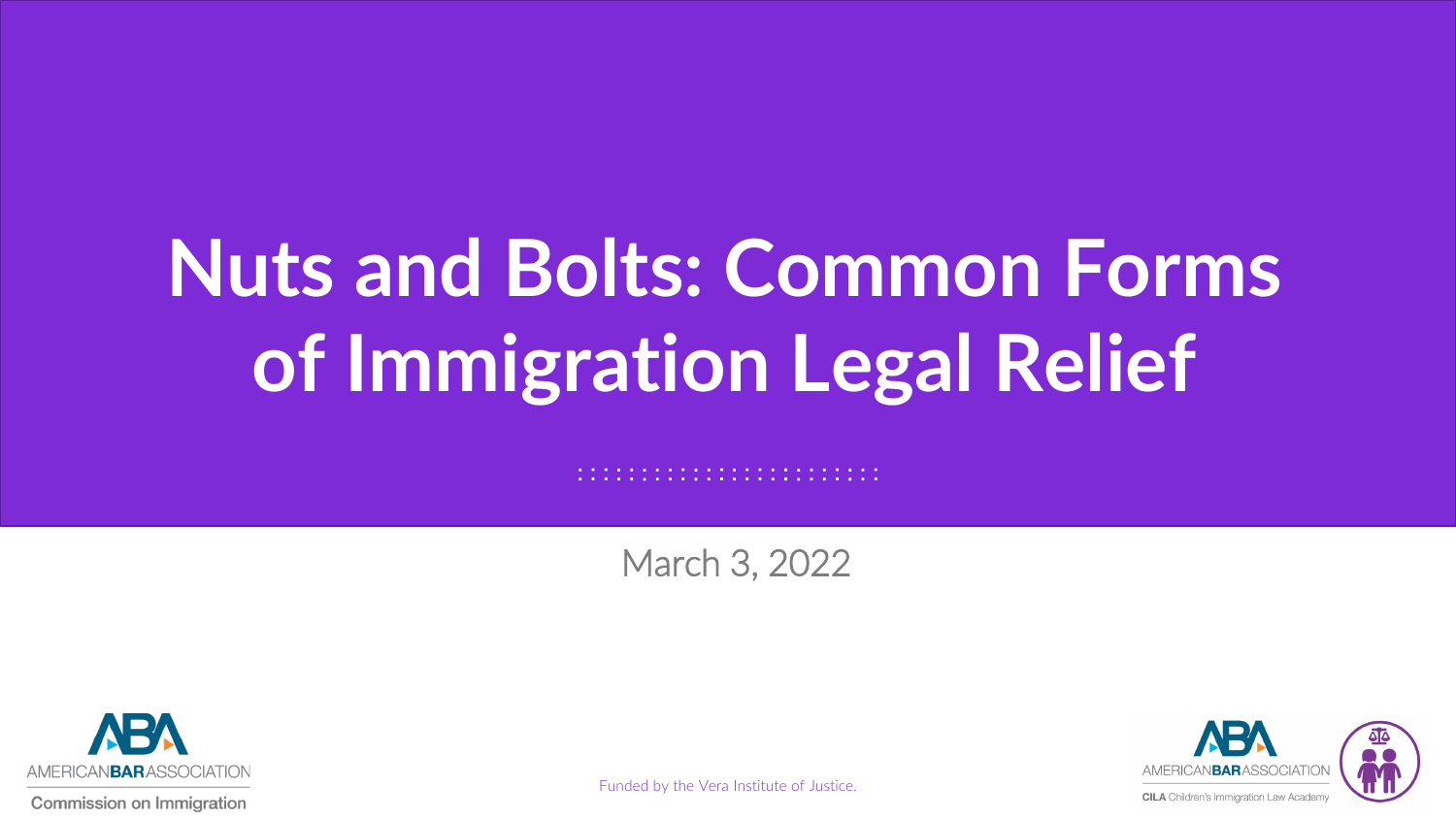#### **SPEAKERS**

- Shakira M Rodriguez Oliveras, Senior Staff Attorney, ProBAR Children's Project
- Stacie Hammond, Senior Immigration Attorney, Latino Memphis



NBARASSOCIATION **CILA** Children's Immigration Law Academy

Funded by the Vera Institute of Justice.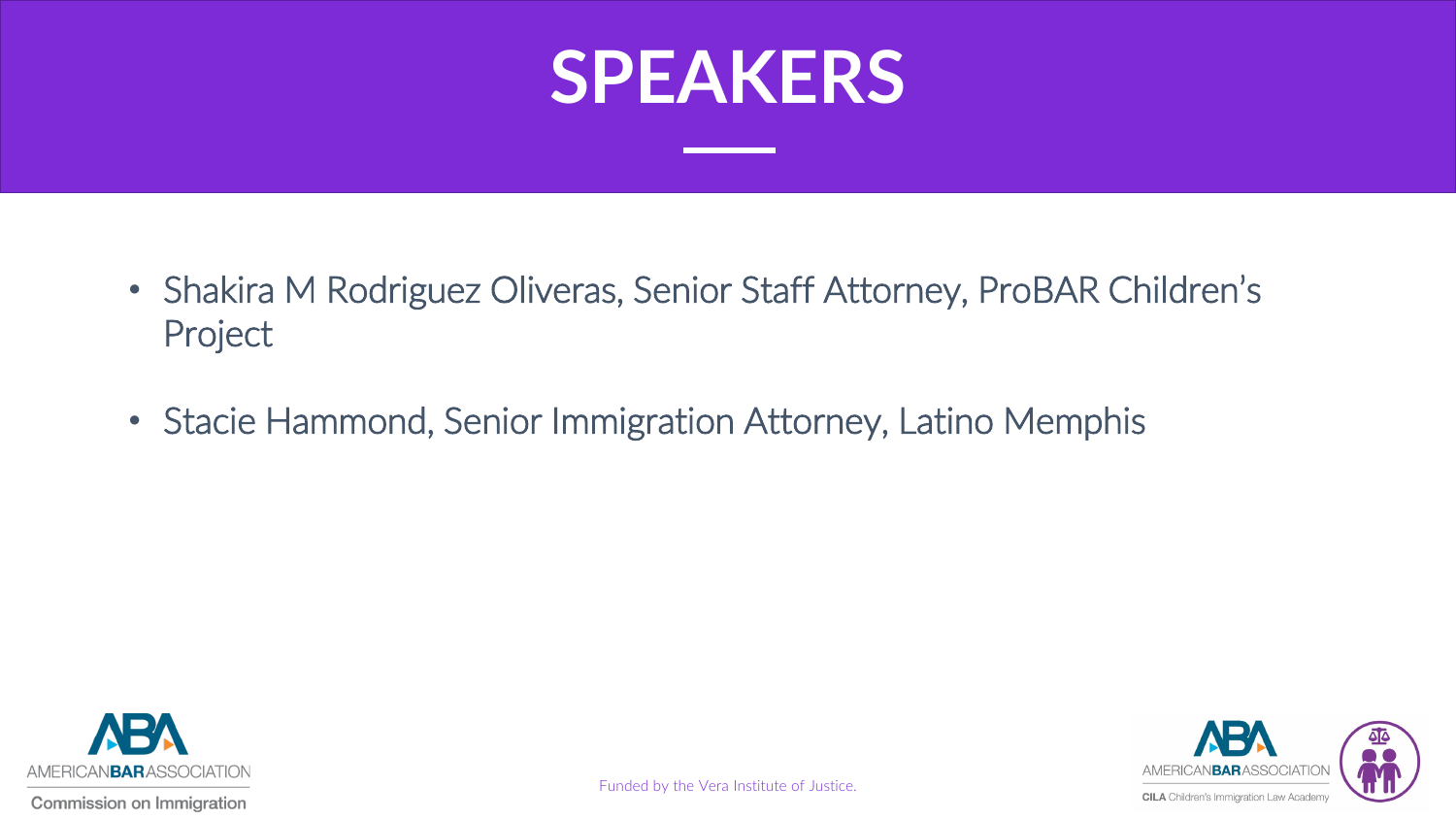### **OBJECTIVES**

- Learn the basic elements of Asylum and specific considerations related to unaccompanied children.
- Learn eligibility requirements and procedure for SIJS applications
- Learn the basic concepts of other humanitarian forms of relief, such as TPS, T Visa, U Visa and VAWA.

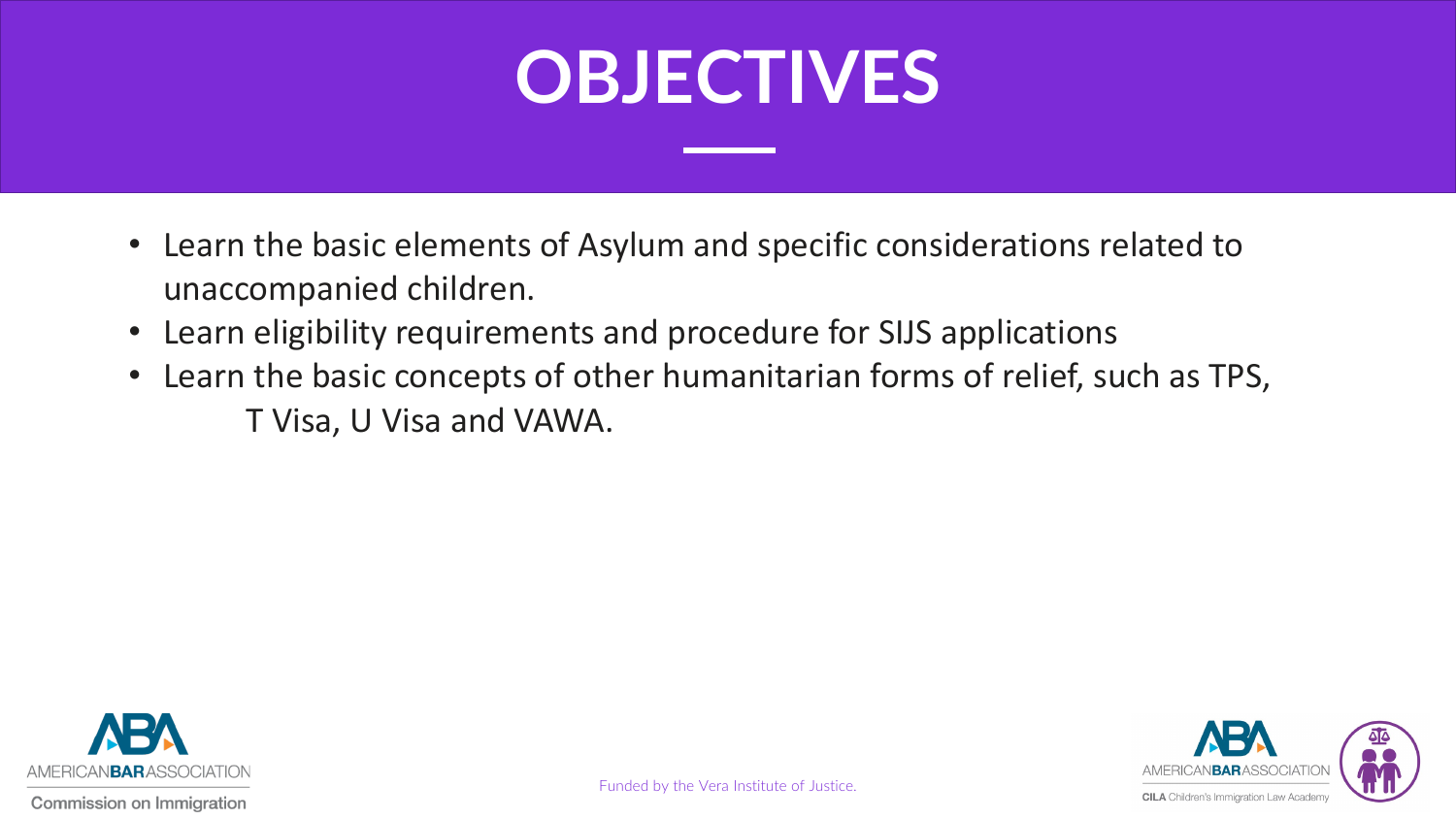# Asylum



**Commission on Immigration** 

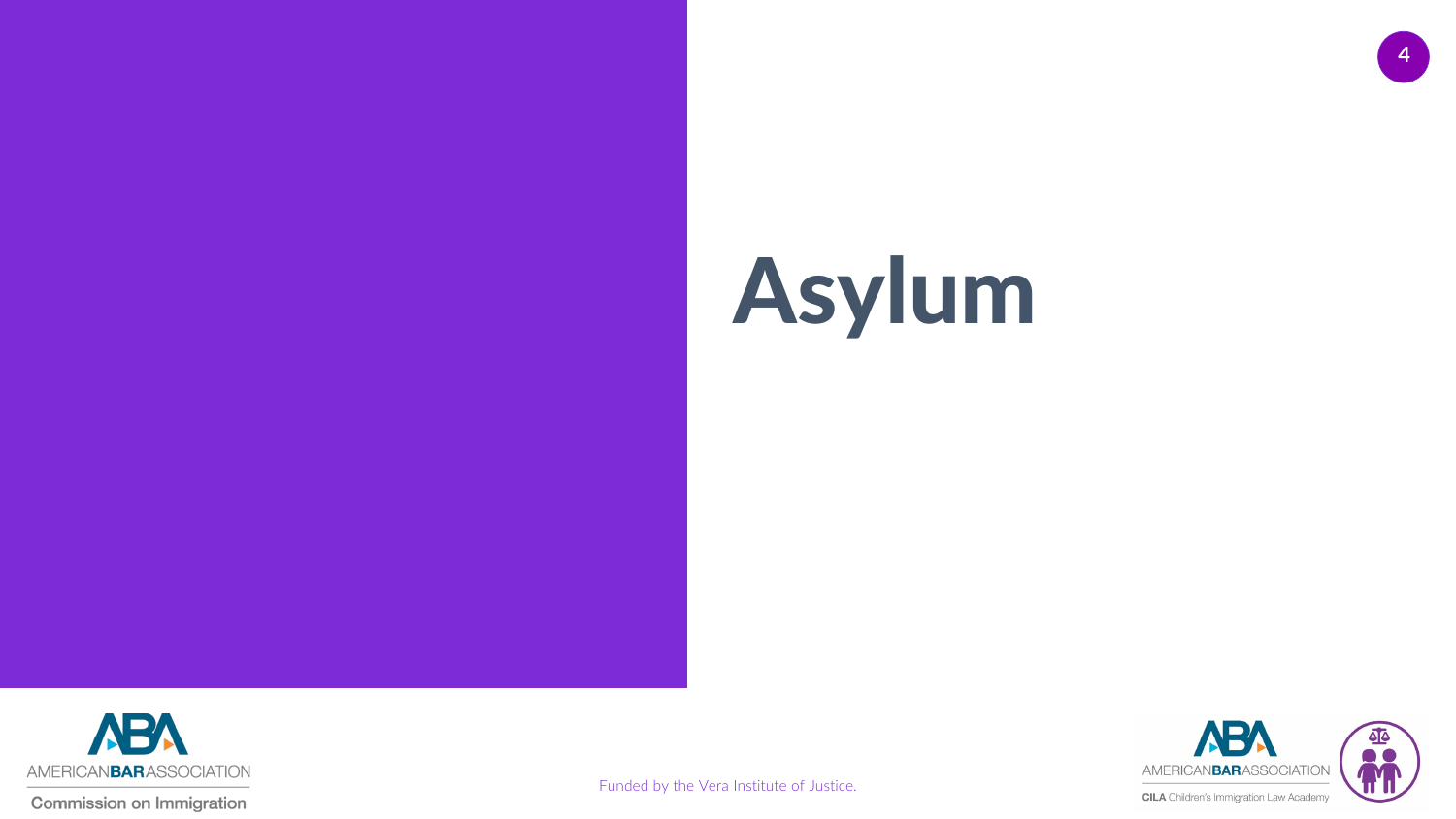

### **Asylum**

Humanitarian protection for a person who is unable or unwilling to return to their home country or avail themselves of the country's protection because they have suffered:

Past Persecution OR Well-founded fear of persecution

On account On account Race, religion, nationality, membership in a particular social<br>of group, or political opinion.



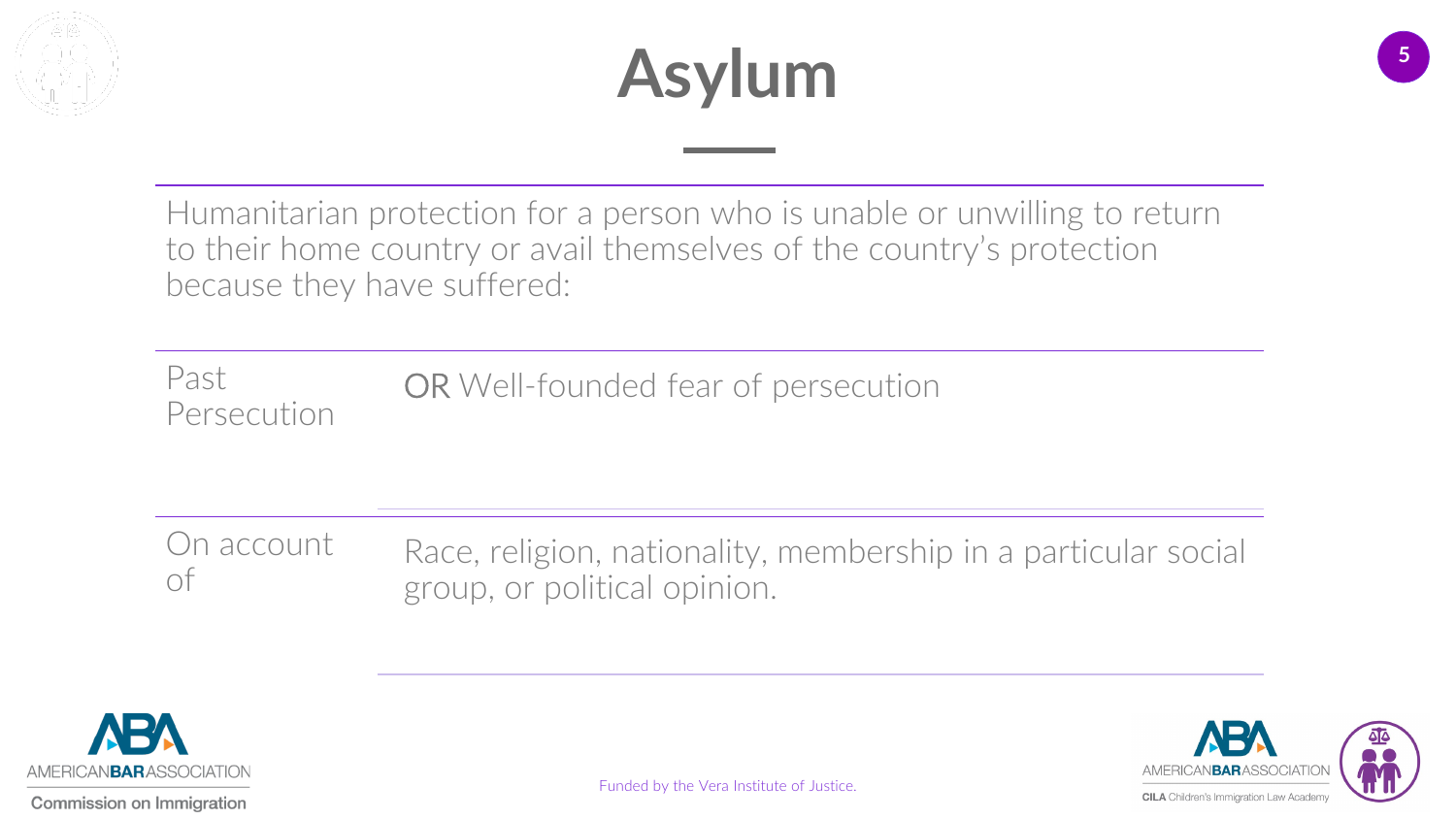

### **Persecution**

- "Can consist of the infliction of harm or suffering by a government, or persons a government is unwilling or unable to control, to overcome a characteristic of the victim." Matter of Kasinga, 21 I. & N. Dec. 357 (BIA 1996).
- Includes, but is not limited to, extreme physical violence, threats to life or freedom, or harm that causes permanent injuries.
- May be physical, sexual, emotional, or psychological. Morales v. Sessions, 860 F.3d 812, 816 (5th Cir. 2017). - "threats to life, confinement, torture, and economic restrictions so severe that they constitute a threat to life or freedom"
- Cumulative harm.
	- [Ha](https://www.americanbar.org/groups/public_interest/immigration/)rm should be considered in the aggregate.



Commission on Immigration

AN **BAR** ASSOCIATION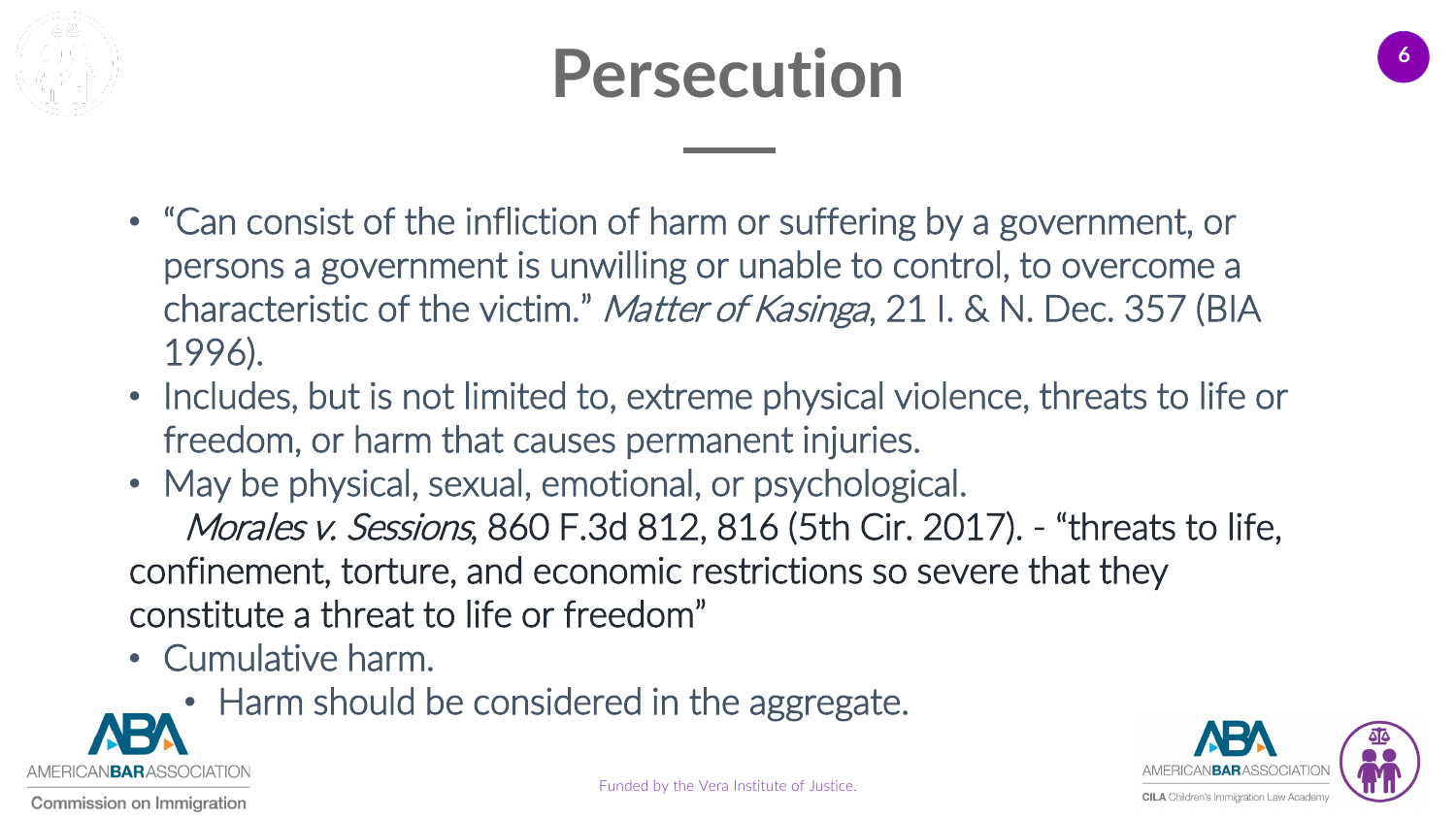

### **Past Persecution**

• Past persecution established, gives rise to a presumption of a well-founded fear of future persecution.

Burden shift: government should rebut the presumption. DHS can rebut the presumption by showing:

(1) Internal relocation is both safe and reasonable. See 8 C.F.R. **§** 208.13 (b)(1)(i), (b)(1)(ii), (b)(2). Relocation presumed unreasonable if persecutor is state actor Consider age, familial ties, mental health, medical condition, language/race/ethnicity/gender issues, means of survival

Generally not reasonable to expect child to relocate

- (2) Changed circumstances such that fear no longer exists
- Humanitarian Asylum: Past persecution alone can establish eligibility if:
	- The harm was severe and atrocious, or
	- Reasonable possibility of other serious harm.





**7**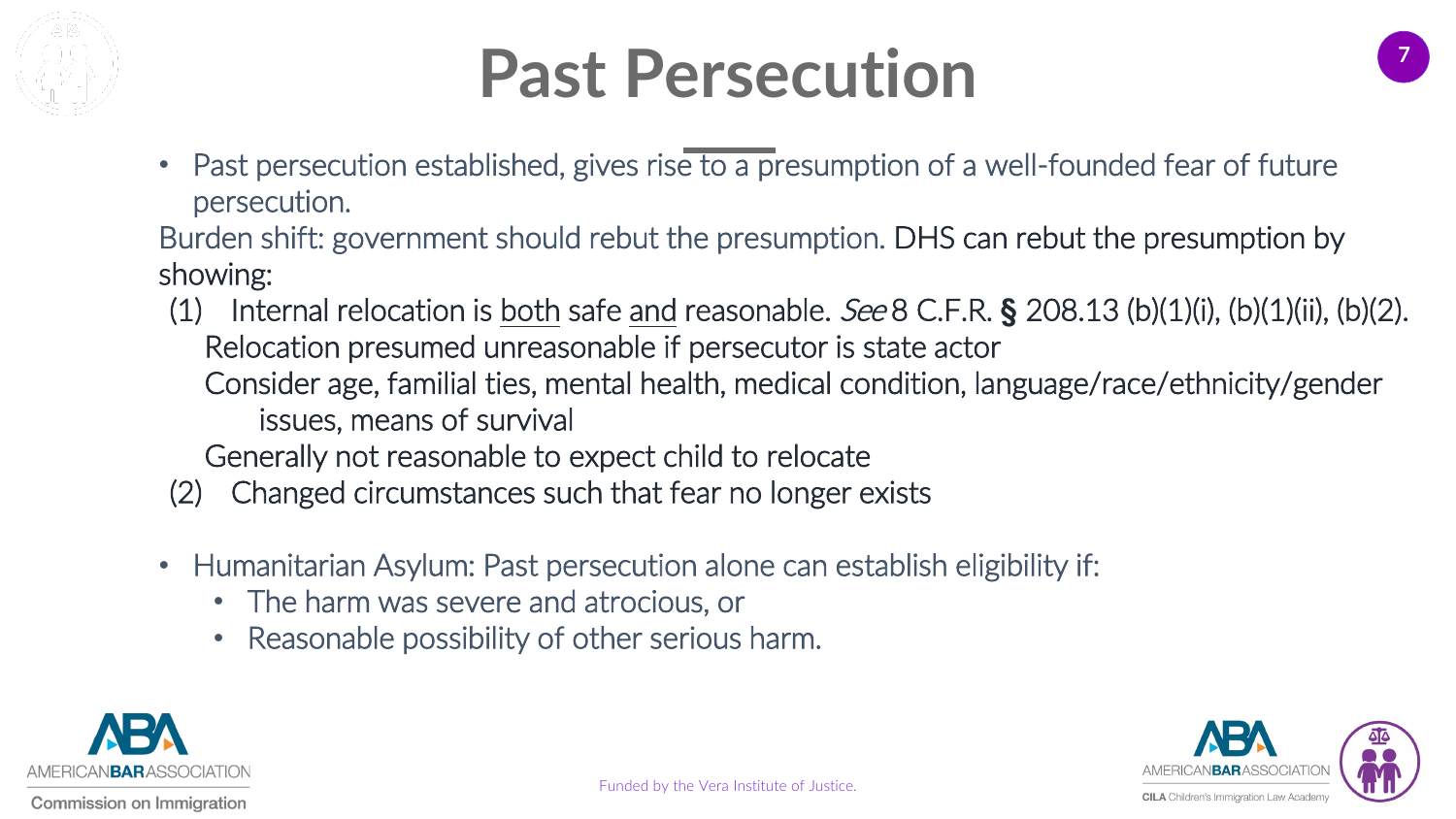

### Well-founded Fear of Persecution

Legal standard:

- A "reasonable possibility" of persecution, i.e., a reasonable person in applicant's circumstances would fear persecution
- A "one in ten" chance of persecution, *see INS v. Cardoza-Fonseca*, 480 U.S. 421, 431 (1987)

Two ways to establish a "well-founded fear":

- 1. Evidentiary presumption arising from past persecution,
- 2. Objective facts establishing risk of future persecution-See 8 CFR **§** 208.13
- Four Point Test:
	- Possession –he or she possesses or is believed to possess a characteristic the persecutor seeks to overcome.
	- Awareness persecutor is aware or could be aware the applicant possesses the characteristic.
	- Capability persecutor has capability to persecute the applicant.
	- [In](https://www.americanbar.org/groups/public_interest/immigration/)clination -persecutor has the inclination to persecute.



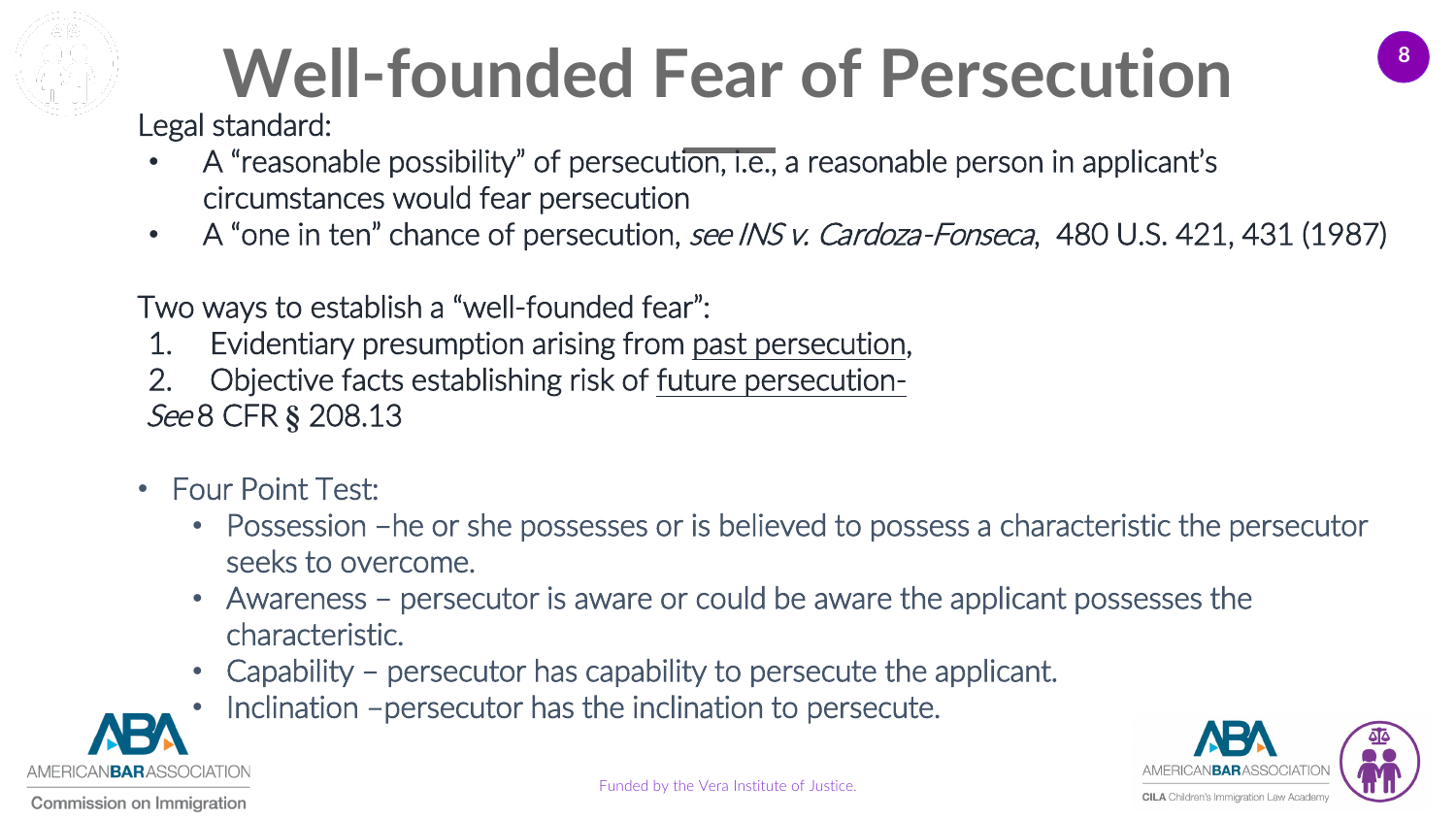



Examines the causal link between the persecution suffered or feared and at least one of the five enumerated protected grounds.

The person were or would be targeted by the persecutor on **account of** a protected ground.

The protected ground must be at least "one central reason" for the persecution.

Can be established through the submission of direct or circumstantial evidence.



**CILA** Children's Immigration Law Academy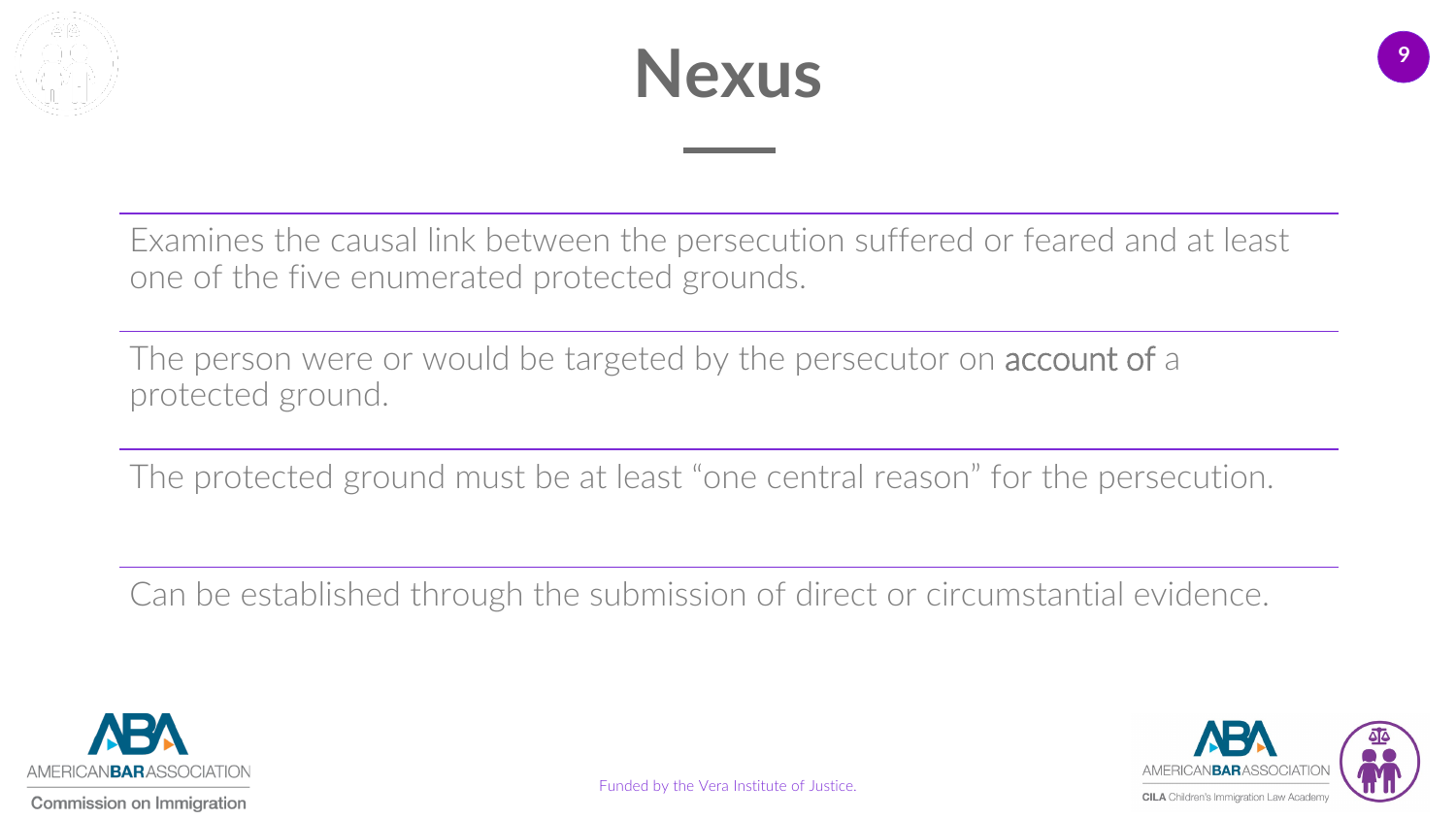

#### **<sup>10</sup> Protected Grounds**

#### Race

• All kinds of ethnic groups that are referred to as 'races' in common usage

#### Religion

• Prohibitions of membership in a religious community worship in private or in public, of religious instruction, or serious discriminatory measures imposed on persons because they practice their religion or belong to a particular religious community.

#### **Nationality**

•Includes citizenship but "refers also to membership of an ethnic group or linguistic group and may occasionally overlap with the term "race.

#### Political Opinion

• Does not mean expression of allegiance to a political ideology. It has a broader meaning and may be expressed through actions rather than words.

#### Membership in a Particular Social Group

•A particular social group must have three elements: •Immutability •Particularity •Must be socially distinct. •Should avoid circularity. • Matter of Acosta, 19 I. & N. Dec. 211 (BIA 1985) a PSG is "a group of persons all of whom share a common,

• Immutable: something the members "either cannot change, or should not be required to change because it is fundamental to their individual identities."

immutable characteristic."

- Matter of M-E-V-G-, 26 I&N Dec. 227 (BIA 2014) particularity
- Matter of W-G-R-, 26 I&N Dec. 208 (BIA 2014)-social distinction



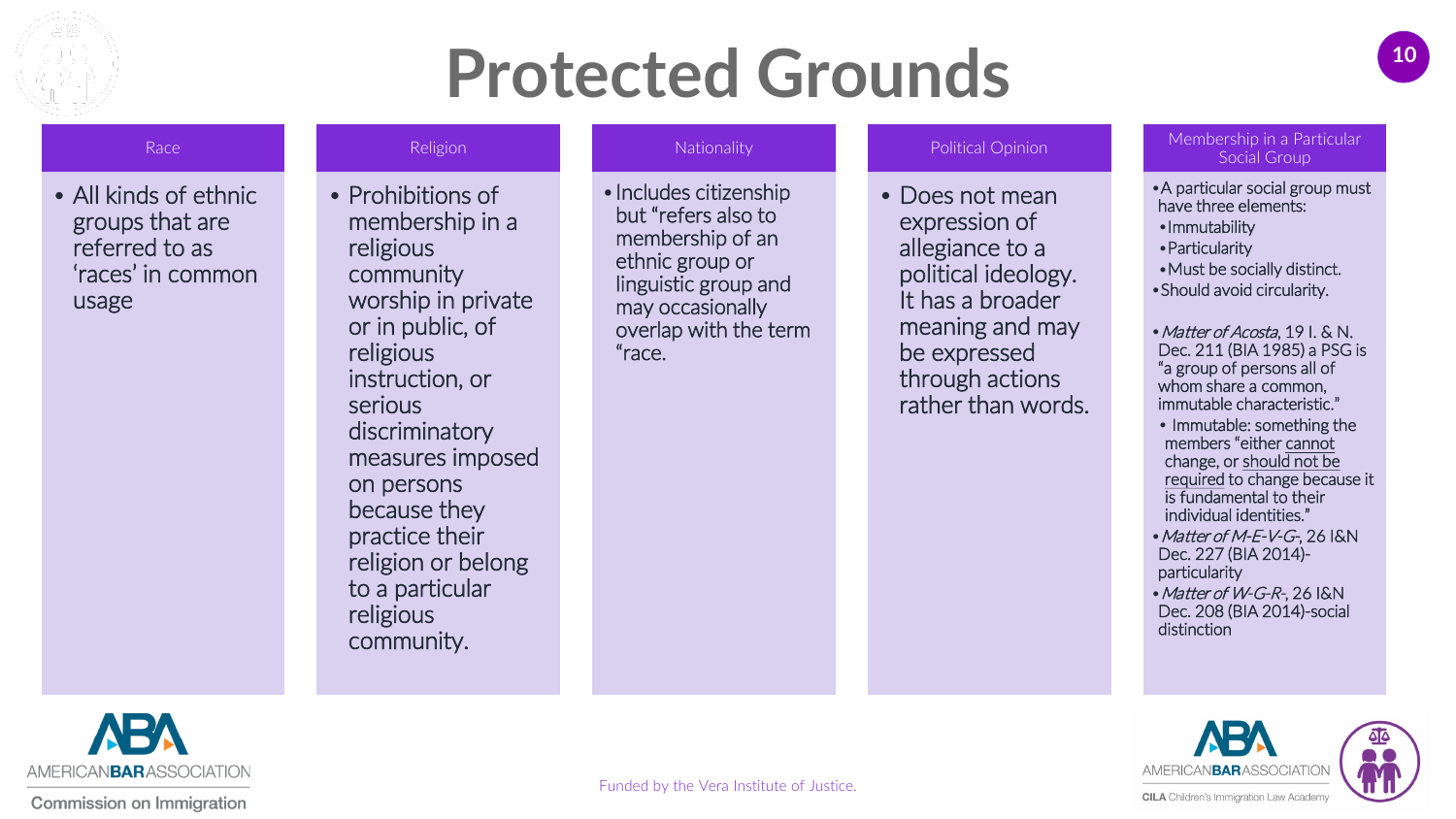

### **<sup>11</sup> Proof**

- The burden of proof is on the applicant.
- Standard: Preponderance of the Evidence.
	- Testimony may be enough:
		- Credible (INA § 208(b)(1)(iii))
		- Persuasive
		- Refer to specific facts.
- Standard for Children:
	- Adjudicators should :
		- account for age, developmental stage, and other factors in assessing a child's testimony.
		- understand that children may: be unaware of the specific details or circumstances that led to their departure; have limited knowledge of conditions in their home country as well as their own vulnerability.



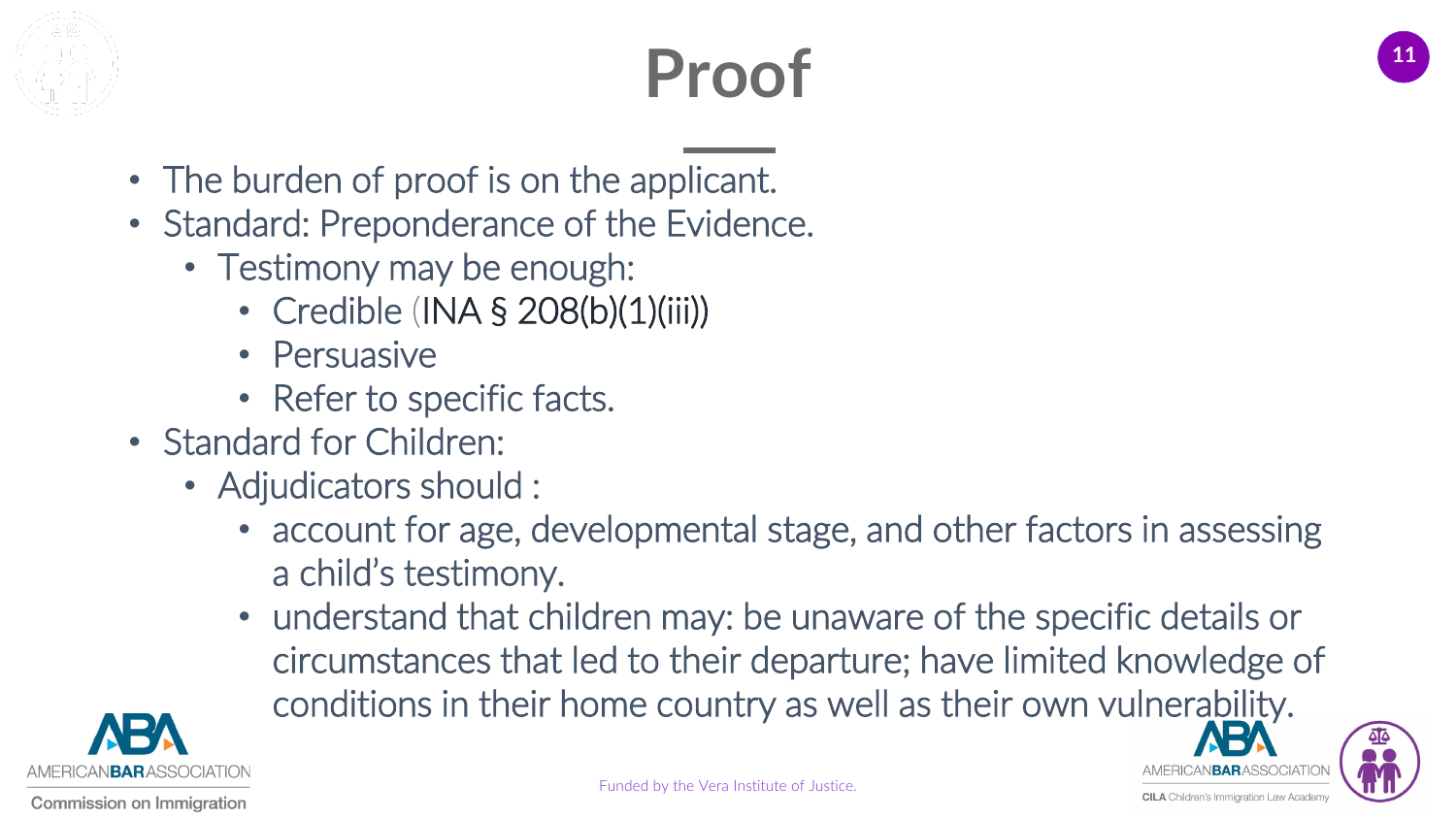# **<sup>12</sup> Special Rules for Unaccompanied Children**

- Do not apply to UAC
	- Safe third country exception
	- One year filing deadline
- Initial jurisdiction:
	- Affirmative Asylum: Asylum Office of USCIS
		- Regardless of age, reunification status
		- Unless: affirmative steps to terminate UC designation
	- If USCIS denies the application, the case is referred to the court.

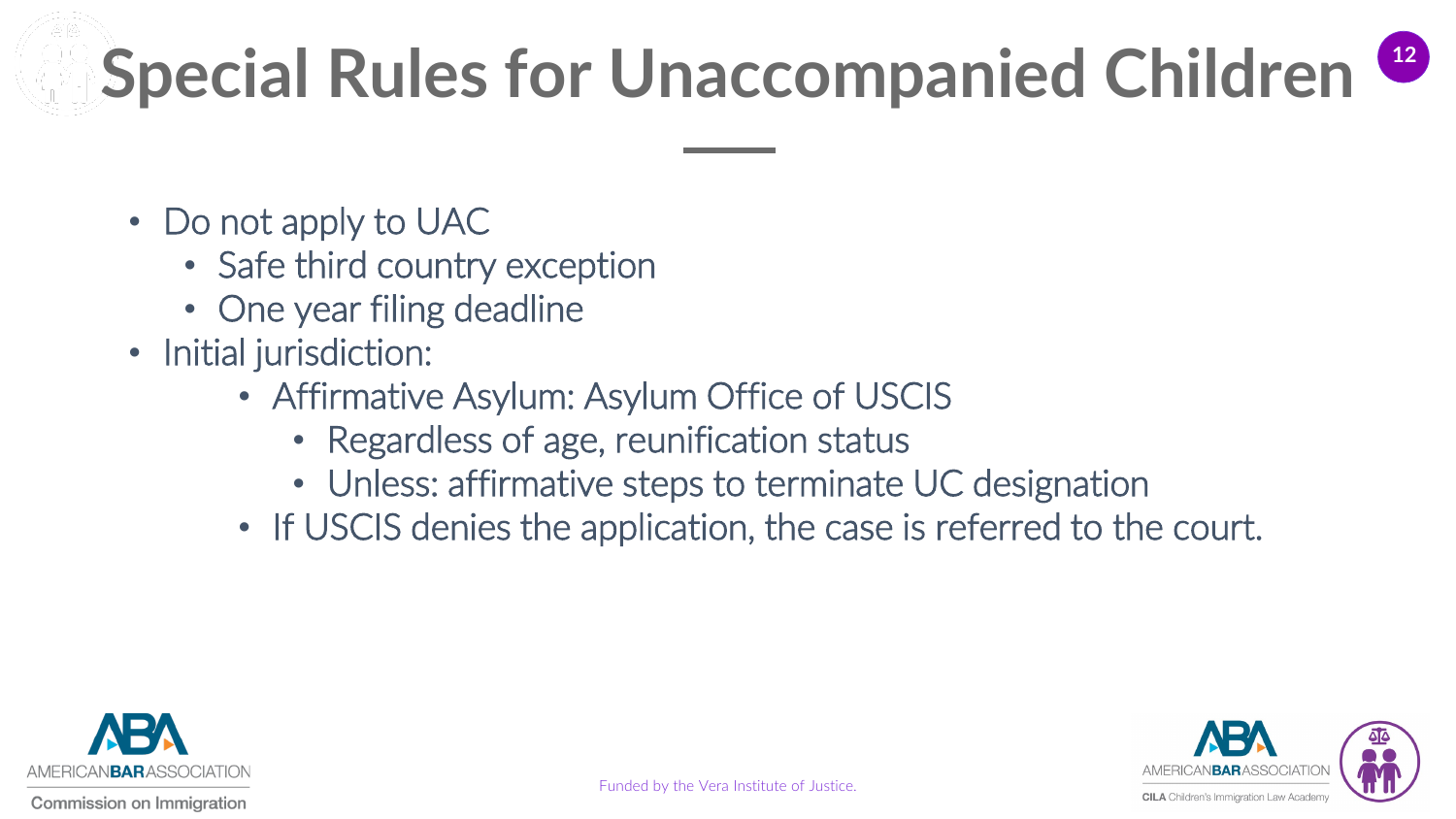

### **<sup>13</sup> Benefits**

- Eligible to work in the United States.
- May request derivative asylum status for the spouse or children who were listed on the asylum application.
- Can Adjust status to lawful permanent resident.
- Subject to special rules for traveling outside the United States.

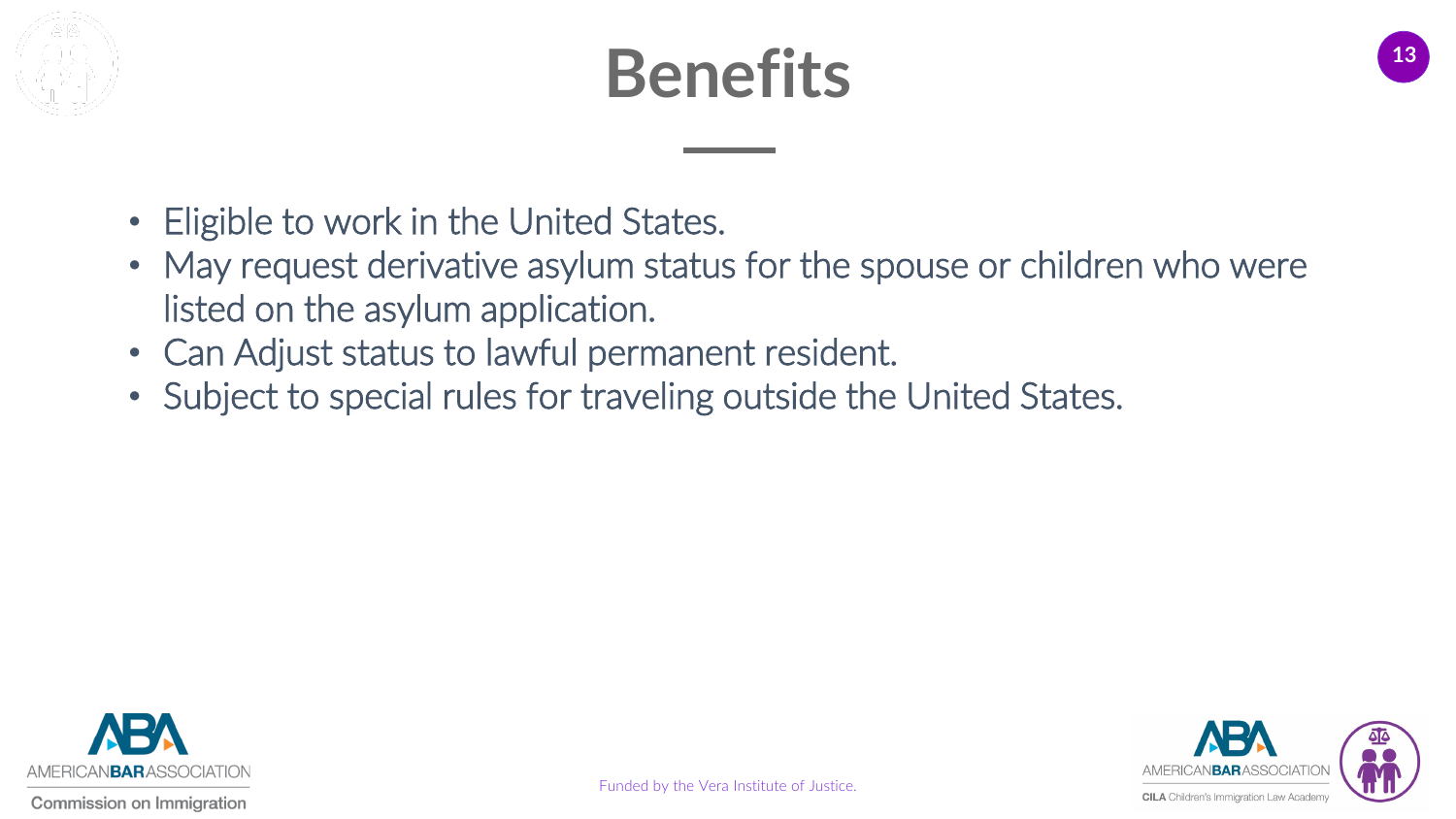

#### Eligibility Framework

|                                        | Asylum 8 U.S.C. §§ 1101(a)(42)(A)<br>& 1158(b)(1)                                           | <b>Withholding</b><br>8 U.S.C. § 1231(b)(3)                                                                                                 | <b>CAT</b><br>8 C.F.R. § 208.18(a)                                                                                                            |
|----------------------------------------|---------------------------------------------------------------------------------------------|---------------------------------------------------------------------------------------------------------------------------------------------|-----------------------------------------------------------------------------------------------------------------------------------------------|
| <b>Harm</b>                            | Persecution                                                                                 | Threat to life or freedom                                                                                                                   | Torture                                                                                                                                       |
| Degree of risk /<br>Likelihood of Harm | $-WFF(1 in 10);$ or<br>- Eligibility based on past<br>persecution (humanitarian<br>asylum)  | More likely than not                                                                                                                        | More likely than not                                                                                                                          |
| <b>Nexus</b>                           | One of the five protected<br>grounds must be " <i>one central</i> "<br>reason" for the harm | One of the five protected grounds<br>must be " <i>a reason</i> " for the threat to<br>life or freedom (recognized in some<br>jurisdictions) | No nexus required                                                                                                                             |
| Discretionary v.<br>Mandatory          | If no statutory bars apply, relief<br>is discretionary                                      | If no statutory bars apply, relief is<br>mandatory                                                                                          | Relief is mandatory, but bars<br>determine the type of relief                                                                                 |
| Relief provided                        | Leads to LPR and then USC<br>status and right to bring spouse<br>and children               | Prevents return only to a country of<br>feared harm; protection doesn't<br>extend to derivatives                                            | CAT WH: return withheld<br>CAT Deferral: can be easily<br>terminated and remain in<br>detention; protection does not<br>extend to derivatives |



**ABA** AMERICANBARASSOCIATION **CILA** Children's Immigration Law Academy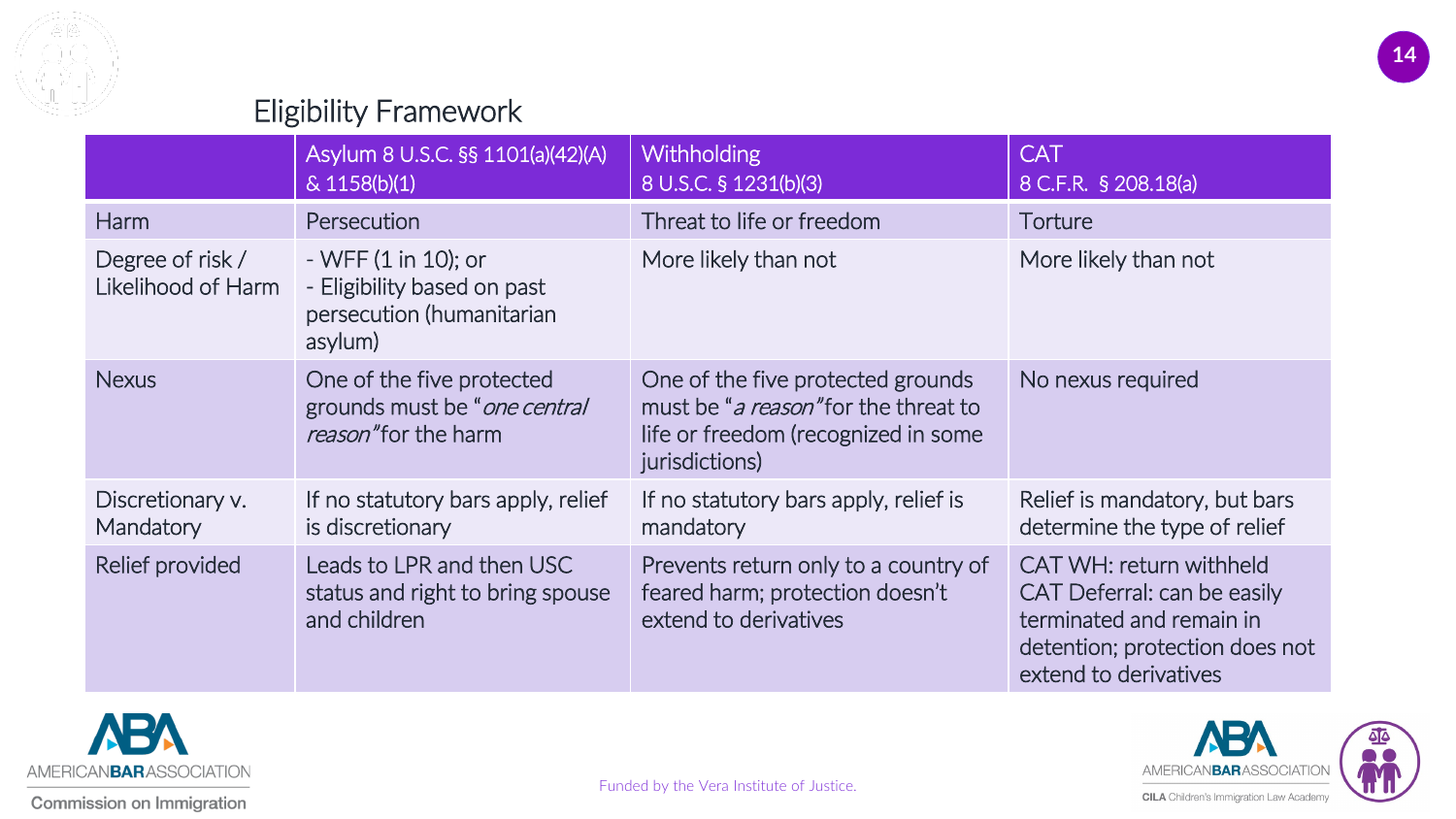





**Commission on Immigration**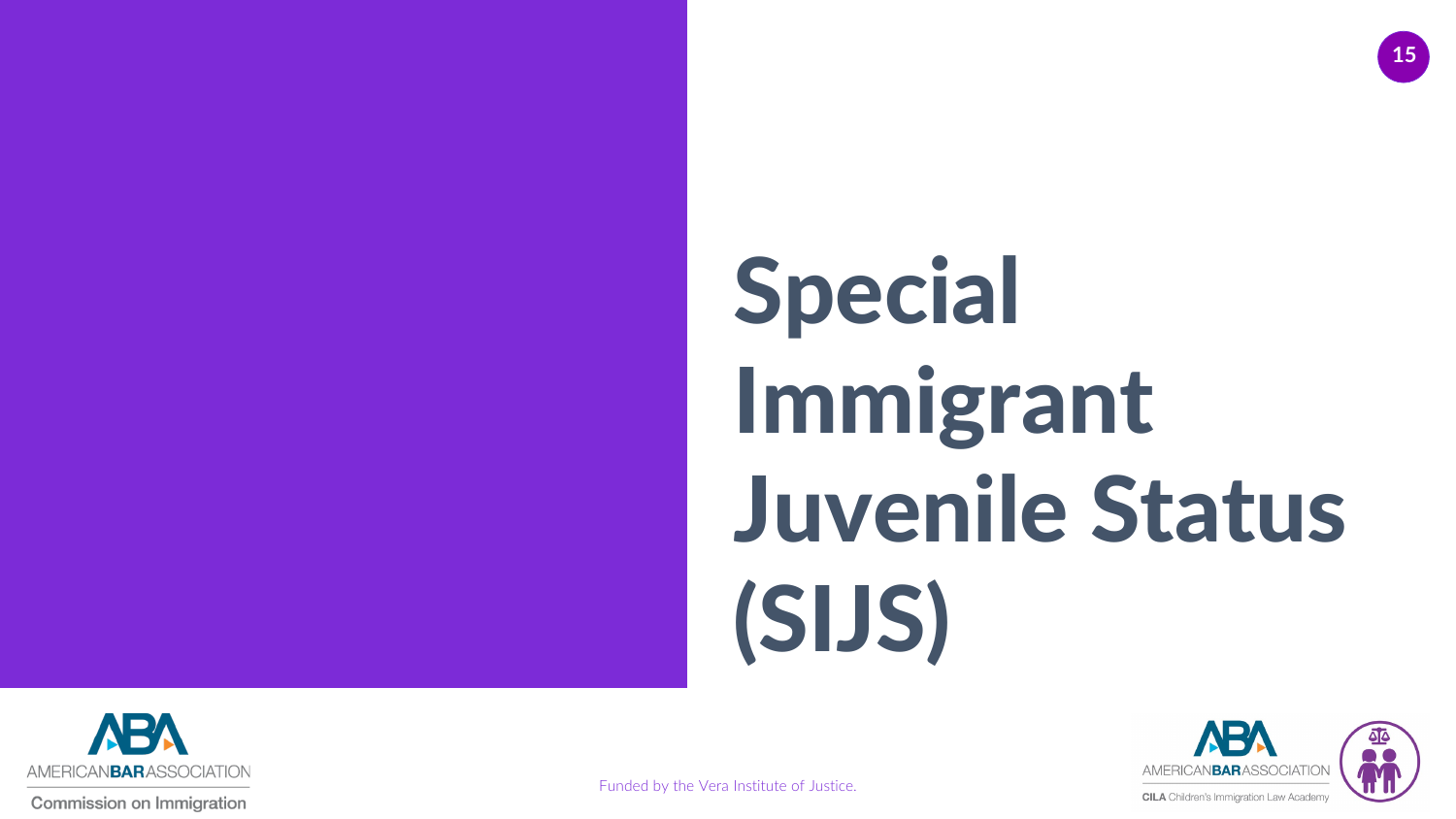

- Eligibility:
	- Under 21\*
	- Unmarried
	- In the United States
	- Abused, Abandoned, Neglected (or a similar basis under state law)
		- By one or both parents
- Does NOT require:
	- Unaccompanied minor
	- Lack of status
	- A particular custody status (ORR/Released)



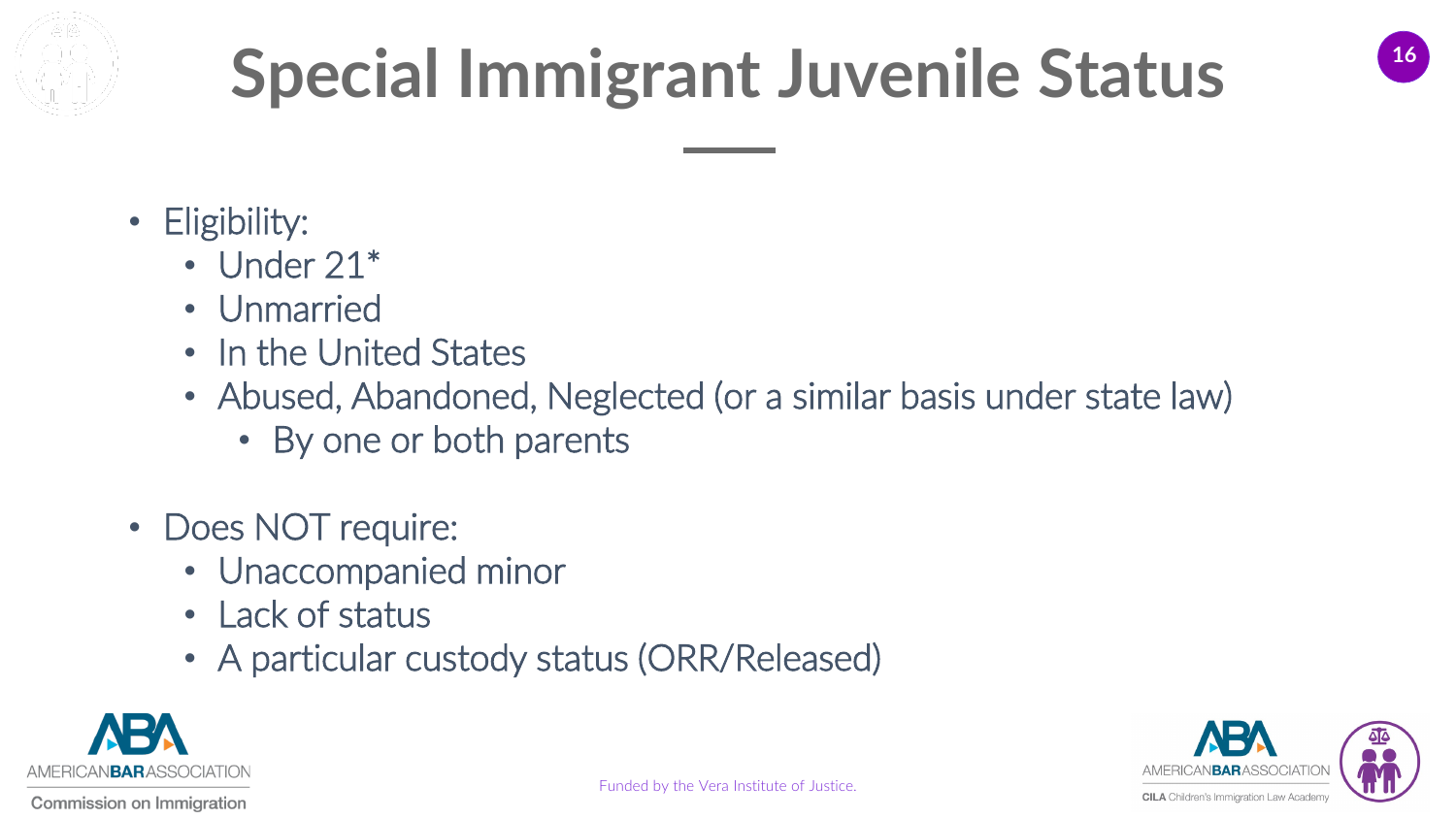

- Process:
	- Predicate Order from Juvenile Court
	- I-360 Petition
	- Adjustment of Status (EOIR or USCIS)



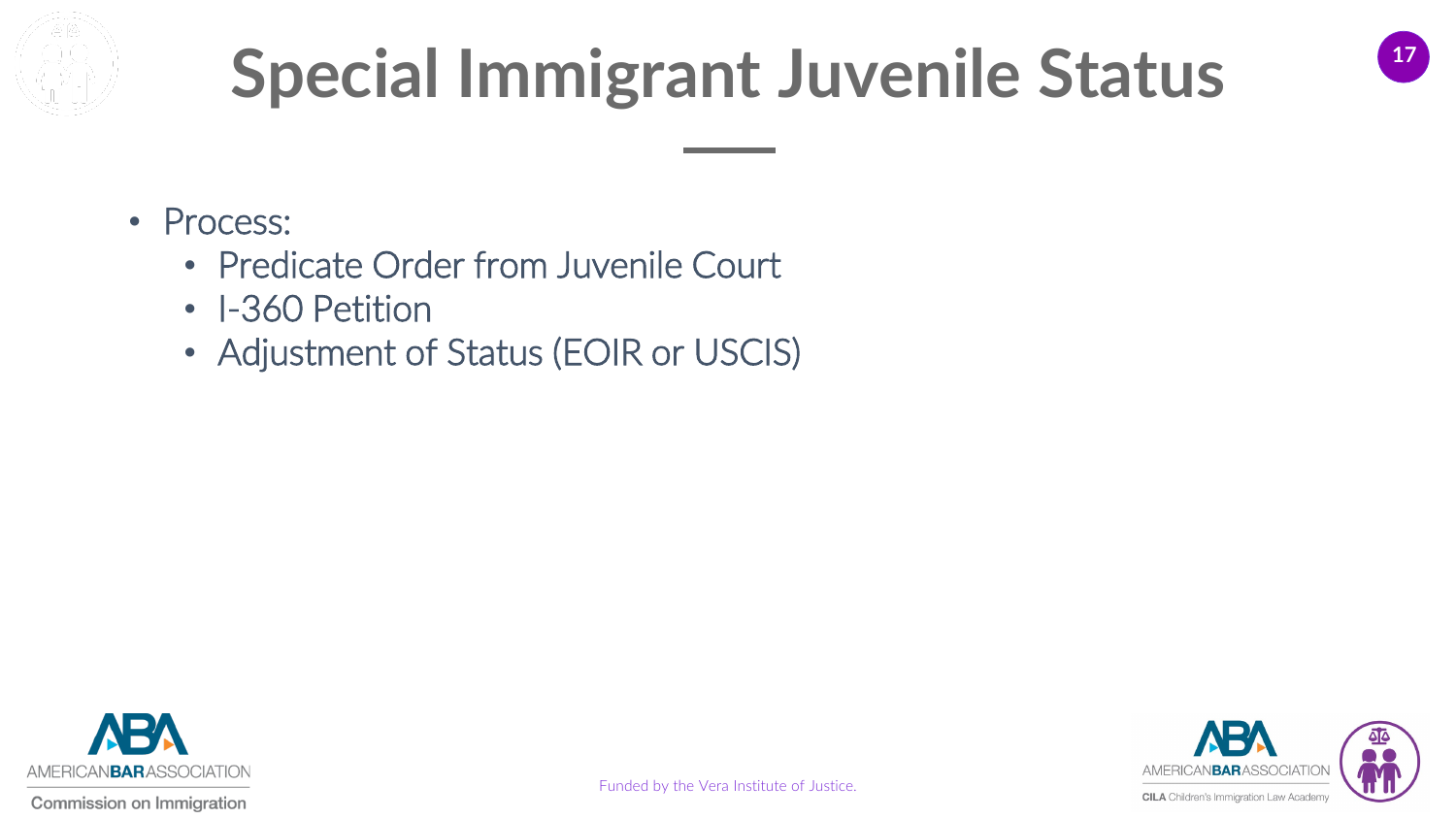

- Juvenile Court Order
	- MUST be obtained before minor "ages out" of juvenile court jurisdiction

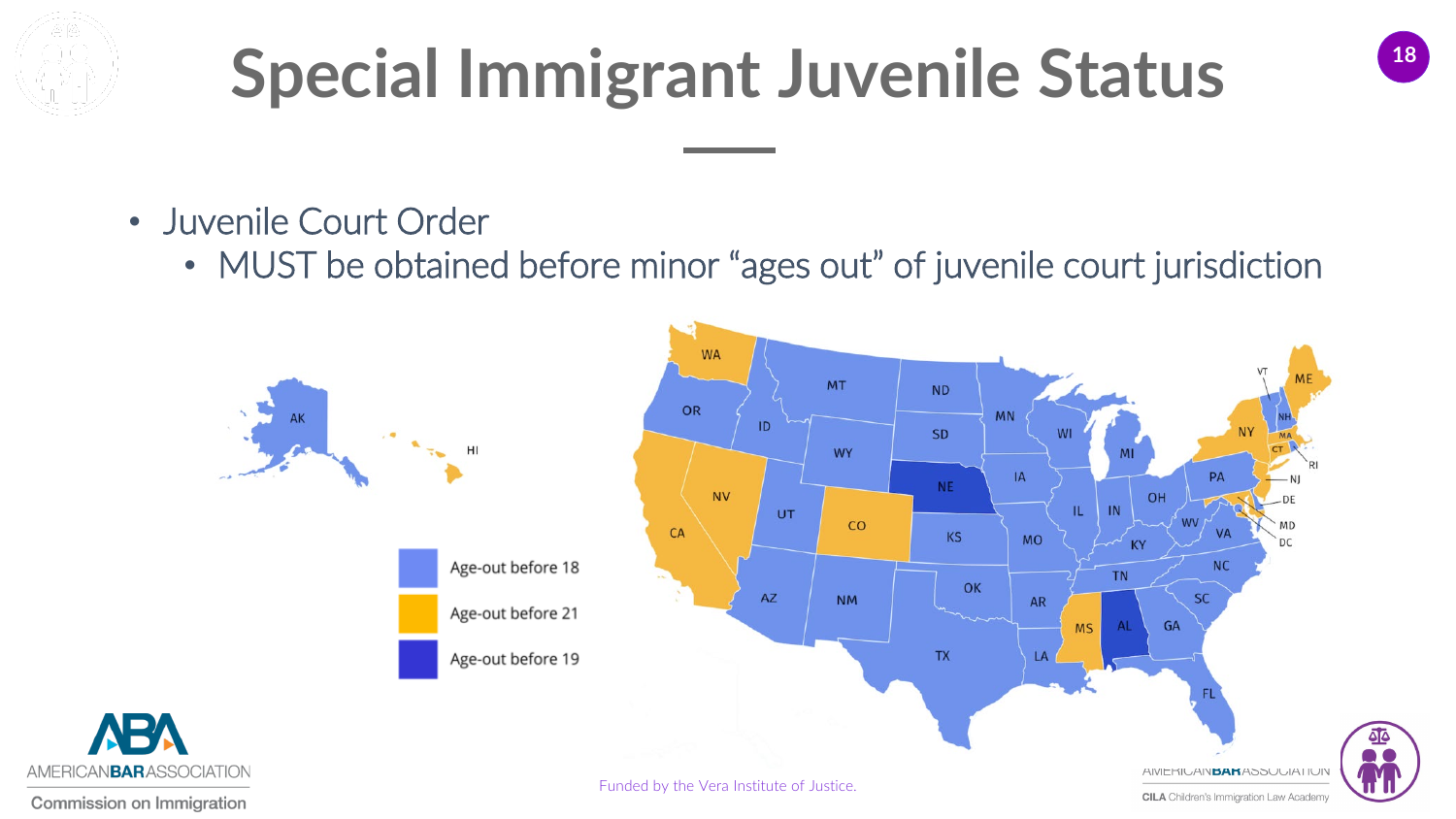

- Juvenile Court Order
	- Juvenile Court: a court with "jurisdiction under state law to make judicial determinations about the dependency and/or custody and care of juveniles"
- Required Findings:
	- You are dependent on the court, or in the custody of a state agency or department or an individual or entity appointed by the court;
	- You cannot be reunified with one or both of your parents because of ANY of the following:
		- Abuse, Abandonment, Neglect, or a similar basis under state law;
	- It is not in your best interests to return to the country of nationality or last habitual residence of you or your parents.



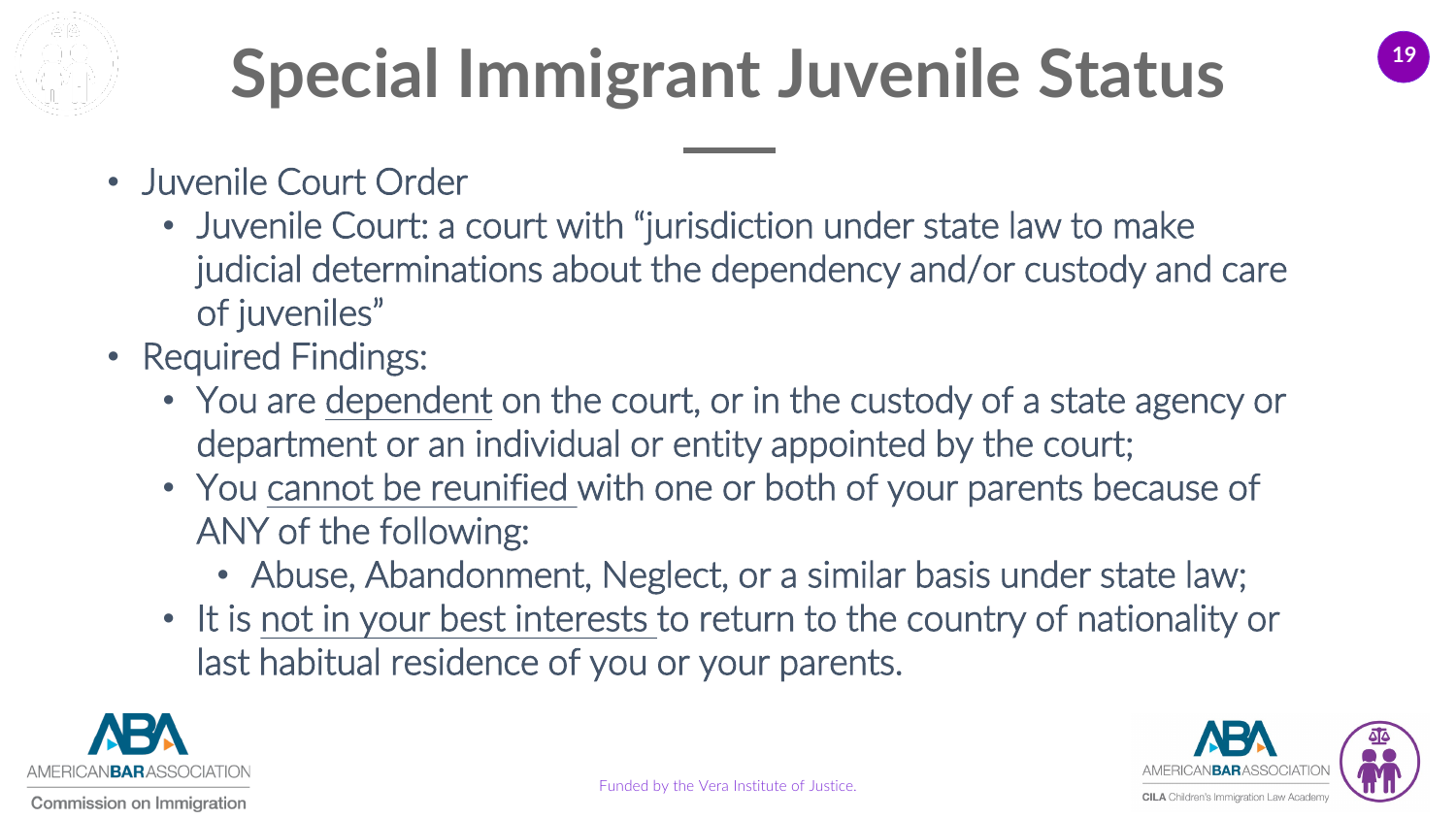

- I-360 Petition
	- Filed with G-28, Predicate Order, and Birth Certificate
- Jurisdiction is always with USCIS
- Must be filed PRIOR to 21<sup>st</sup> birthday, regardless of age of majority in state
- Practice Pointer:
	- Often, OPLA offices will agree to dismiss proceedings when I-360 is approved



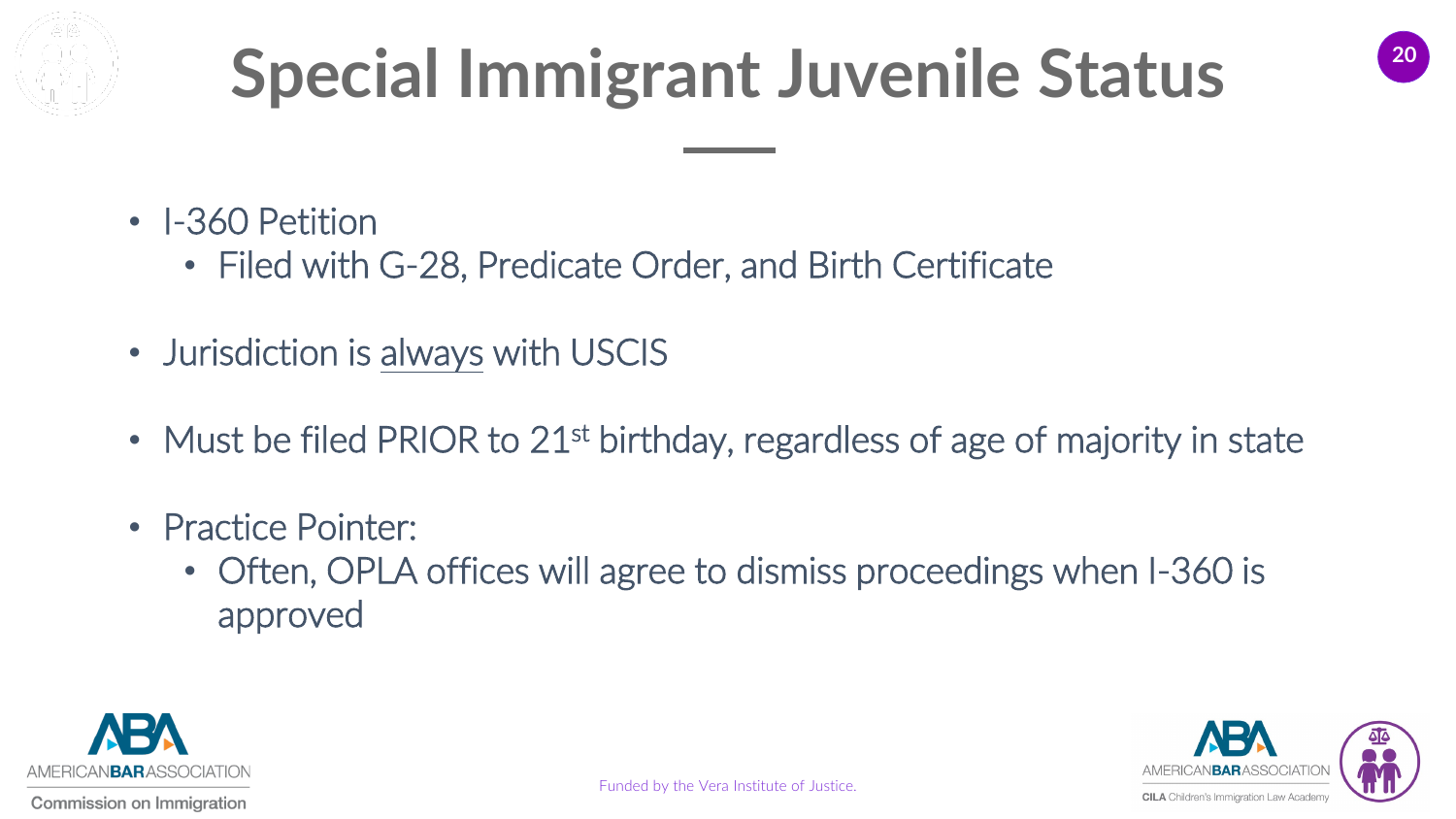

- Adjustment of Status
	- Must wait for Priority Date to be current (EB-4 category)

| 4th                         |                                                        | С                          | 01MAY17                                            | C       | 01APR20        | C              |
|-----------------------------|--------------------------------------------------------|----------------------------|----------------------------------------------------|---------|----------------|----------------|
| Other<br>Workers            | $\mathsf{C}$                                           | 01MAY12                    | $\mathbf C$                                        | 15JAN12 | $\mathsf{C}$   | $\mathsf{C}$   |
| 3rd                         | $\overline{C}$                                         | <b>22MAR18</b>             | $\overline{C}$                                     | 15JAN12 | $\overline{C}$ | $\overline{C}$ |
| 2nd                         | $\mathsf{C}$                                           | 01MAR19                    | $\mathcal{C}$                                      | 01MAY13 | $\mathcal{C}$  | $\mathbf C$    |
| 1st                         | $\mathsf{C}$                                           | $\mathcal{C}$              | $\mathbf C$                                        | С       | $\overline{C}$ | $\mathsf{C}$   |
| Employment-<br><b>Based</b> | All Charge-<br>ability Areas<br>Except Those<br>Listed | CHINA-<br>mainland<br>born | EL SALVADOR<br><b>GUATEMALA</b><br><b>HONDURAS</b> | INDIA   | MEXICO         | PHILIPPINES    |



AMERICAN**BAR**ASSOCIATION **CILA** Children's Immigration Law Academy

Funded by the Vera Institute of Justice.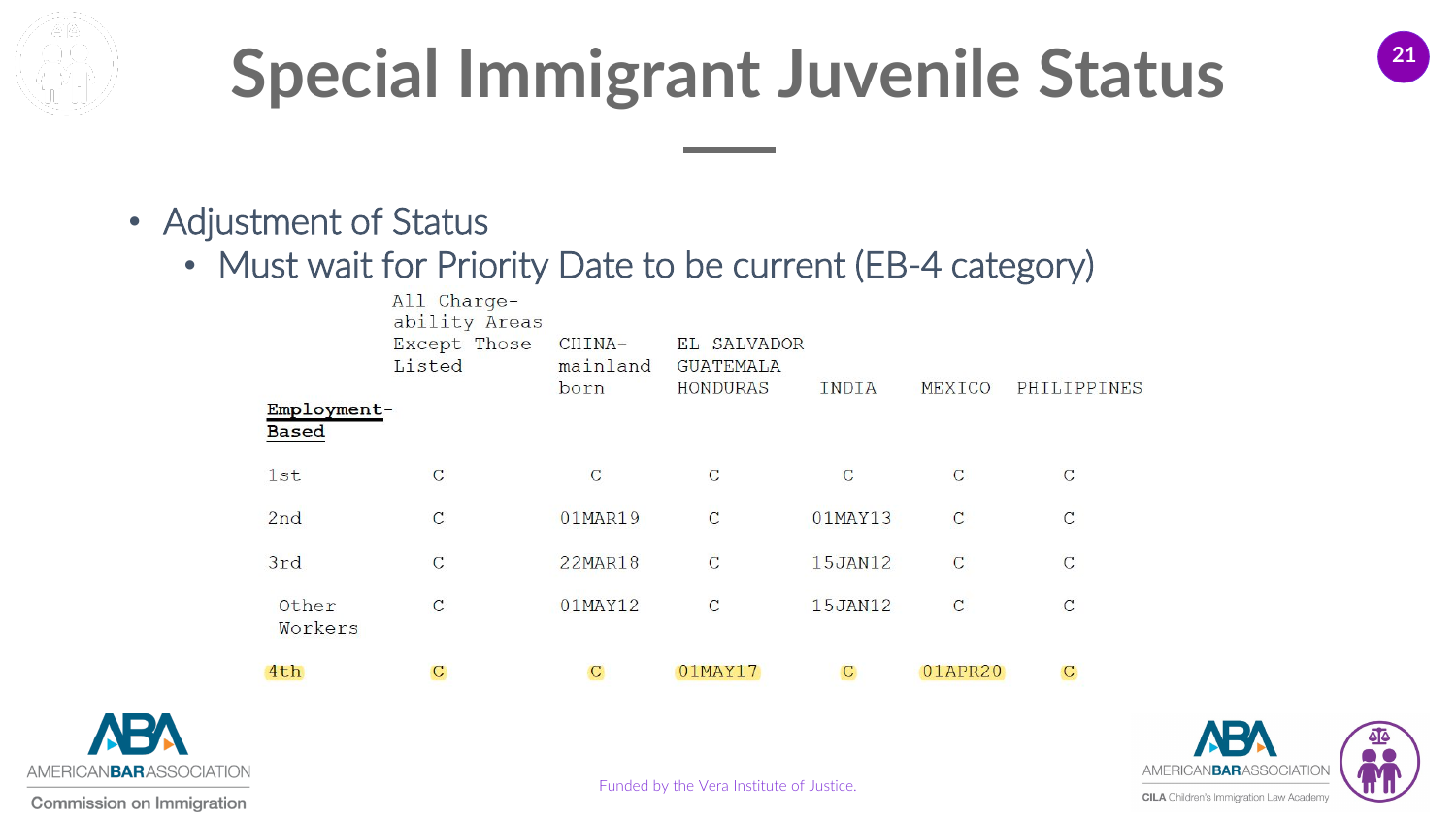

- Adjustment of Status
	- Jurisdiction
		- If NOT in court = USCIS
		- If IN court:
			- Arriving alien = USCIS
			- Not arriving alien = EOIR
		- Remember you can try and dismiss EOIR proceedings so AOS can be filed with **USCIS**
	- Employment Authorization
		- As soon as I-485 is filed, client is eligible for EAD (category (c)(9))
	- Practice Pointer: Fee Waiver Available!
		- USCIS file I-912 with I-360 receipt/approval
		- EOIR IJ specific

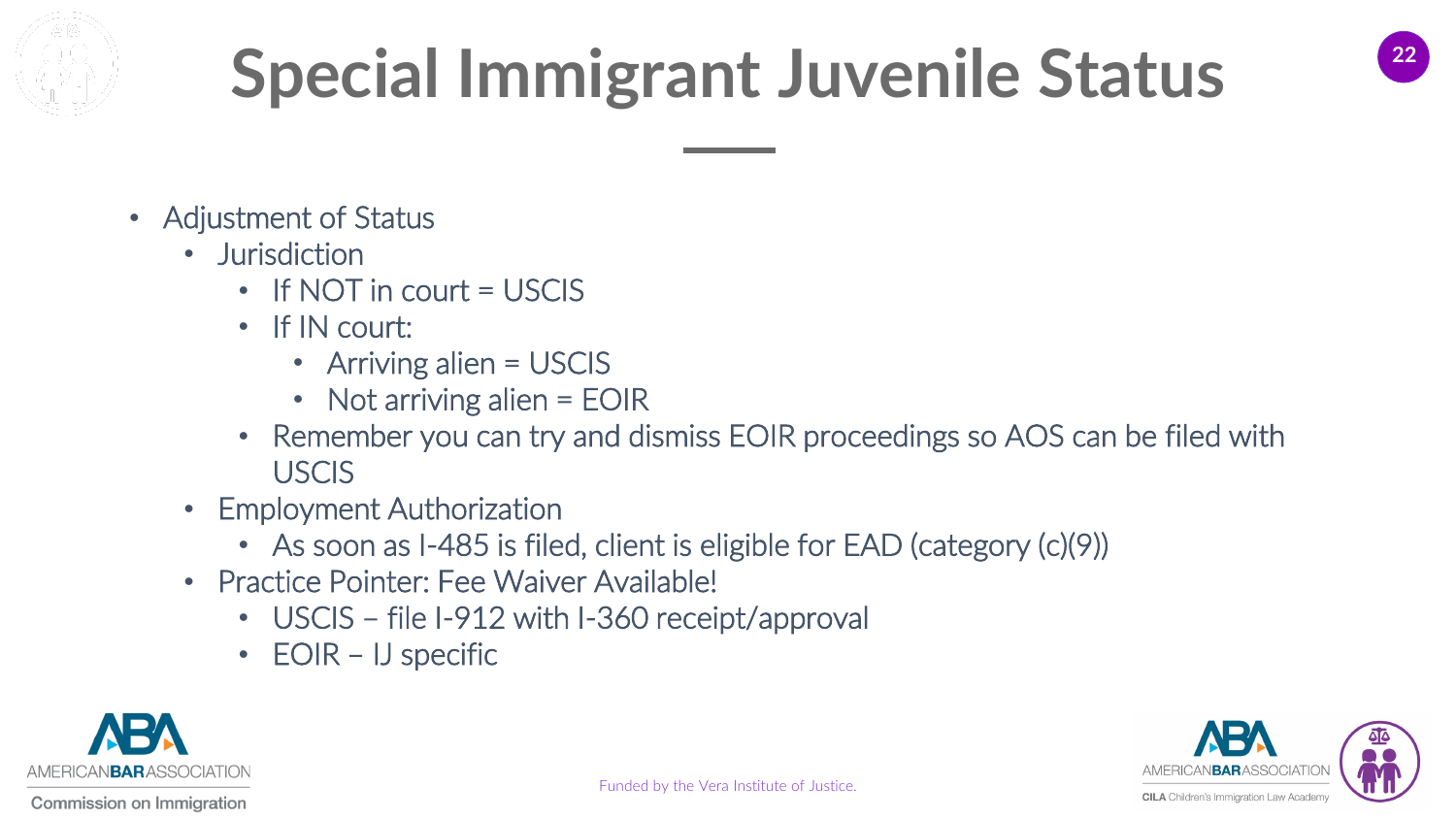

**Commission on Immigration** 



**23**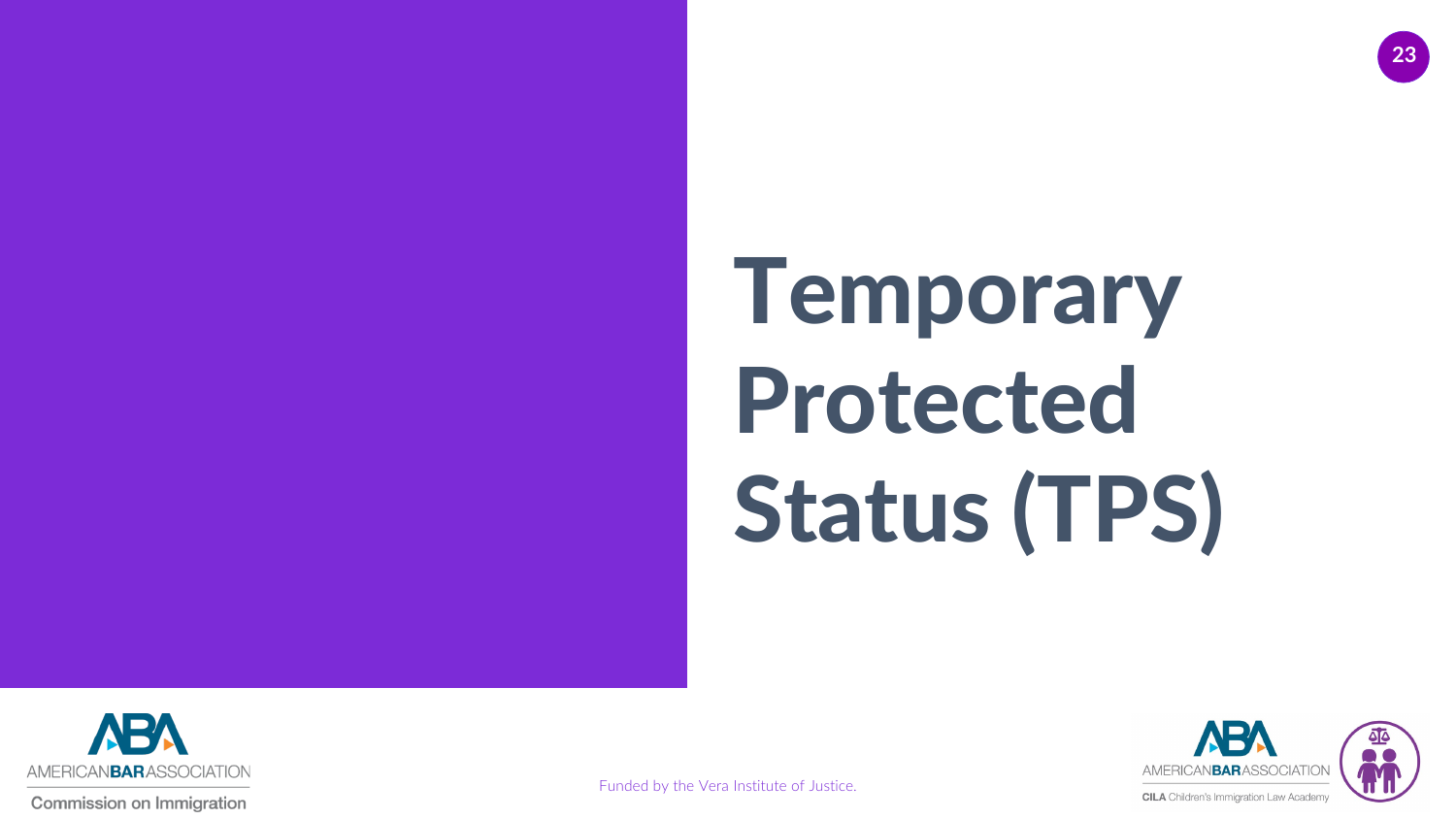

- What is TPS?
	- Temporary status that can be designated due to temporary conditions in a country:
		- Ongoing armed conflict (such as civil war)
		- An environmental disaster (such as earthquake or hurricane), or an epidemic
		- Other extraordinary and temporary conditions
- What benefits come from TPS?
	- Are not removable from the United States
	- Can obtain an employment authorization document (EAD)
	- May be granted travel authorization

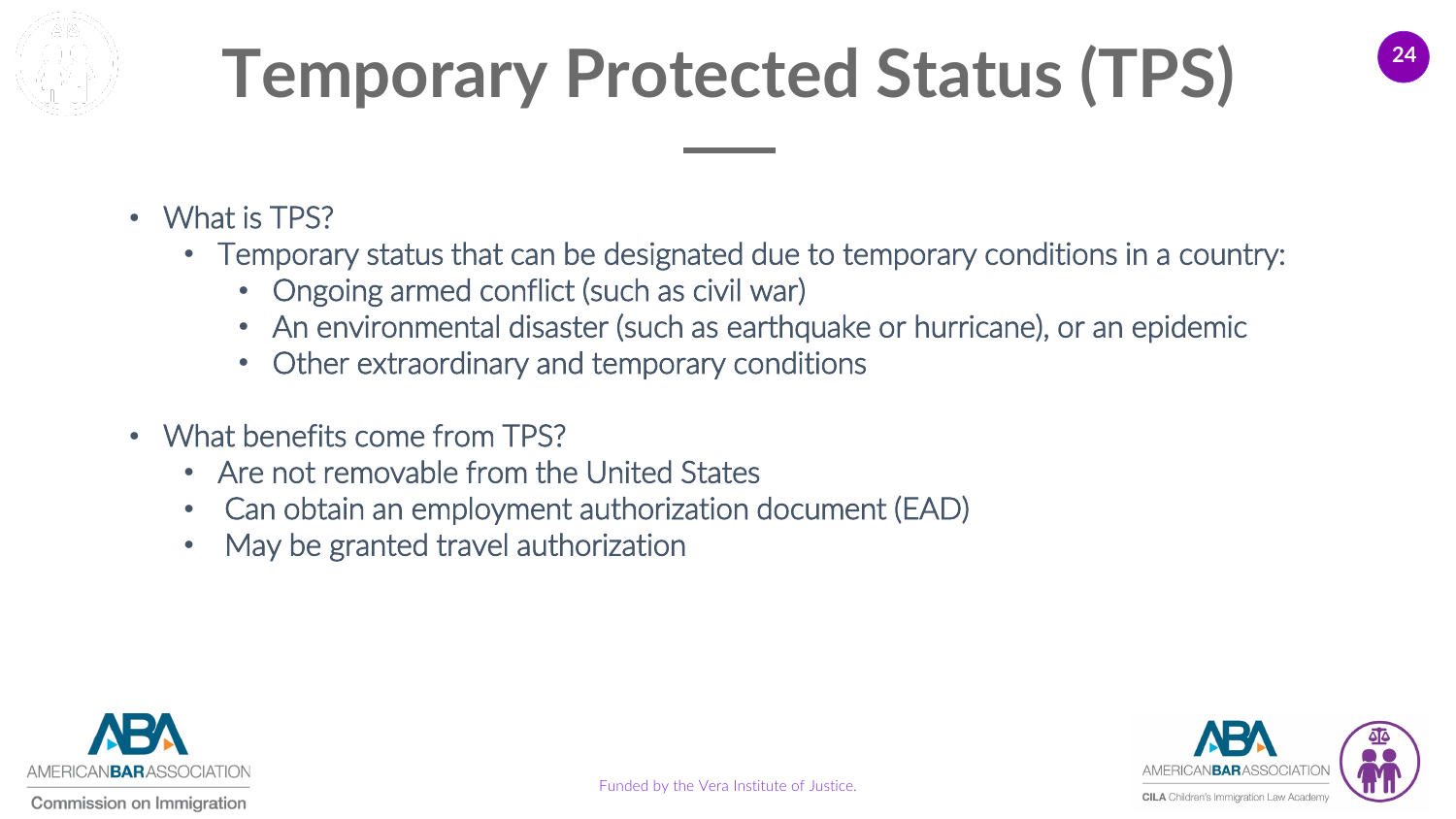- Eligibility
	- Be national of designated country or person without nationality who last habitually resided in designated country
	- File during open initial registration or re-registration period
	- Continuously physically present since effective date of designation
	- Continuously residing in U.S. since date specified
- NOT eligible if:
	- Convicted of felony or two or more misdemeanors
	- Inadmissible under applicable INA 212(a) sections
	- Subject to mandatory bars to asylum (i.e. Persecution of others; terrorist activity)

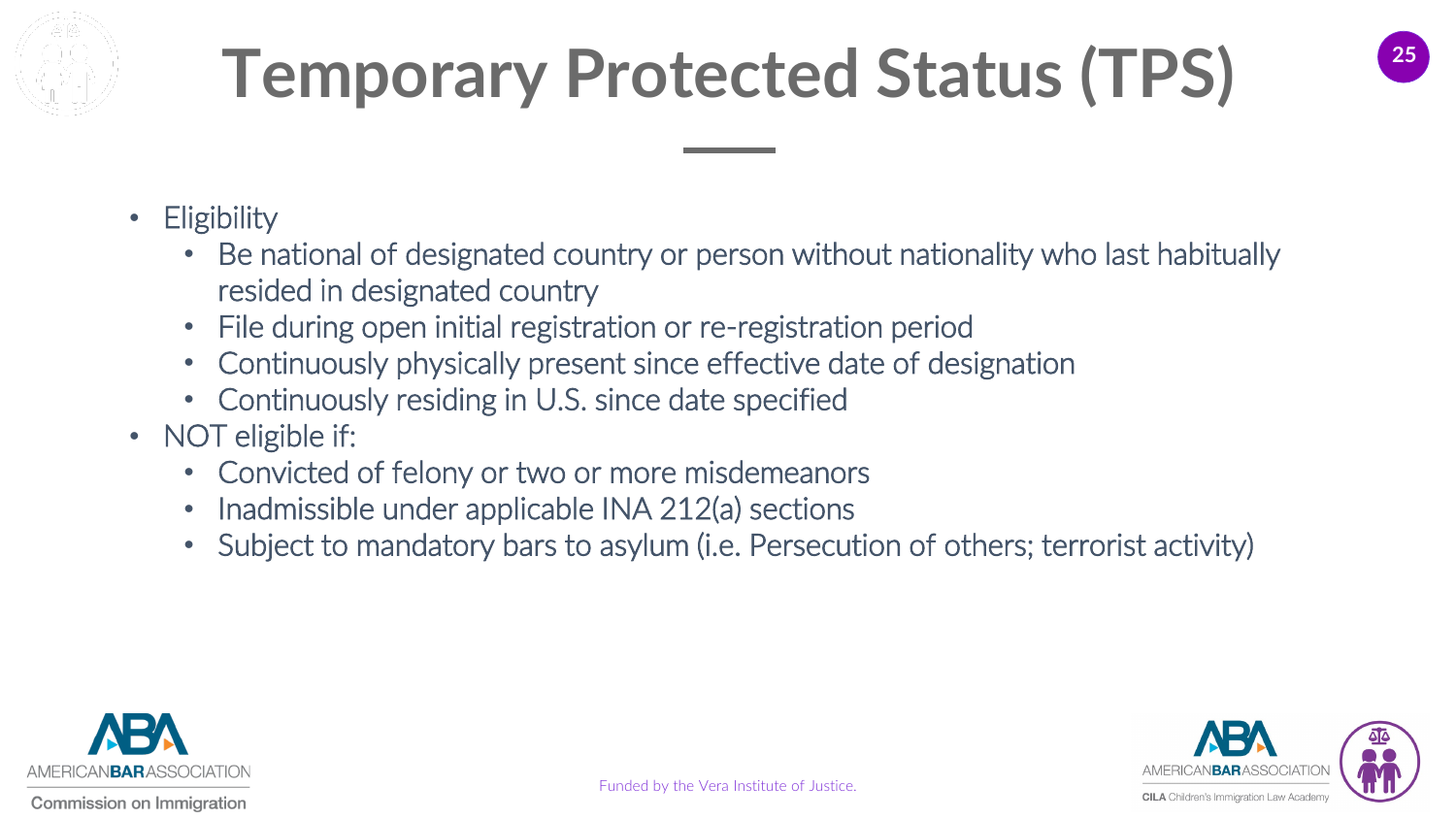

|                                 | <b>Country</b>       | <b>Continuous Residence Since</b> | <b>Physical Presence Since</b> |  |
|---------------------------------|----------------------|-----------------------------------|--------------------------------|--|
|                                 | <b>Burma/Myanmar</b> | March 11, 2021                    | May 25, 2021                   |  |
|                                 | <b>El Salvador</b>   | <b>February 13, 2001</b>          | March 9, 2021                  |  |
|                                 | <b>Haiti</b>         | July 29, 2021                     | August 3, 2021                 |  |
|                                 | <b>Honduras</b>      | December 30, 1998                 | <b>January 5, 1999</b>         |  |
|                                 | <b>Nepal</b>         | June 24, 2015                     | June 24, 2015                  |  |
|                                 | <b>Nicaragua</b>     | December 30, 1998                 | <b>January 5, 1999</b>         |  |
|                                 | <b>Somalia</b>       | July 19, 2021                     | September 18, 2021             |  |
|                                 | <b>South Sudan</b>   | January 25, 2016                  | May 3, 2016                    |  |
|                                 | <b>Sudan</b>         | <b>January 9, 2013</b>            | May 3, 2013                    |  |
|                                 | <b>Syria</b>         | March 19, 2021                    | March 31, 2021                 |  |
|                                 | <b>Venezuela</b>     | March 8, 2021                     | March 9, 2021                  |  |
|                                 | Yemen                | July 5, 2021                      | September 4, 2021              |  |
| AMERICAN <b>BAR</b> ASSOCIATION |                      |                                   | AMERICANBARASSOCIATIO          |  |



**26**

Funded by the Vera Institute of Justice.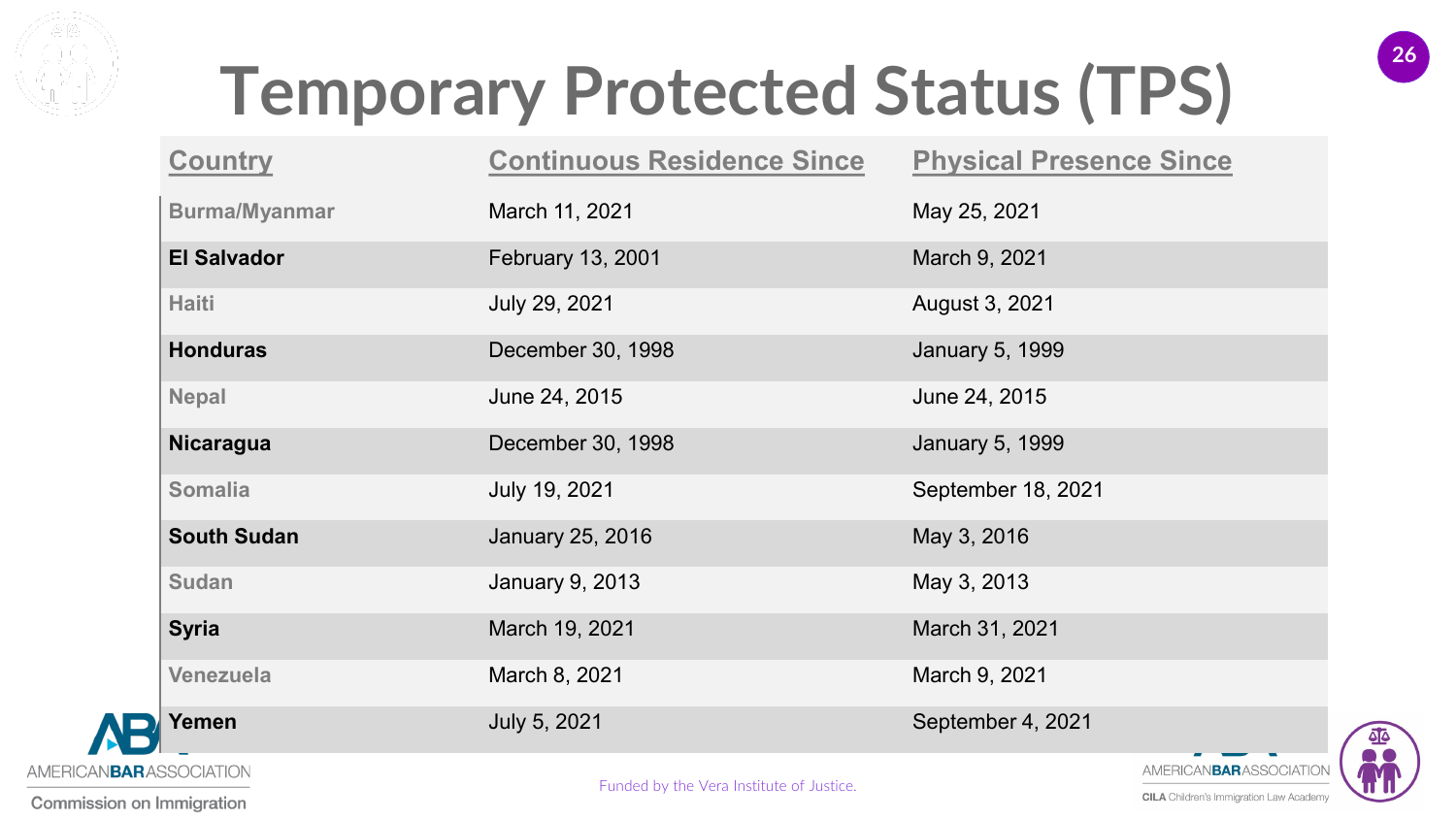

- No Derivatives!
	- Each applicant must demonstrate eligibility on their own including continuous residence and physical presence.
- No Direct Route to AOS
	- TPS is not an admission (Sanchez v. Mayorkas, SCOTUS 2021)
	- August 2020 policy change: Advanced Parole is travel authorization, not parole for AOS purposes
	- May still AOS through other means, if available.



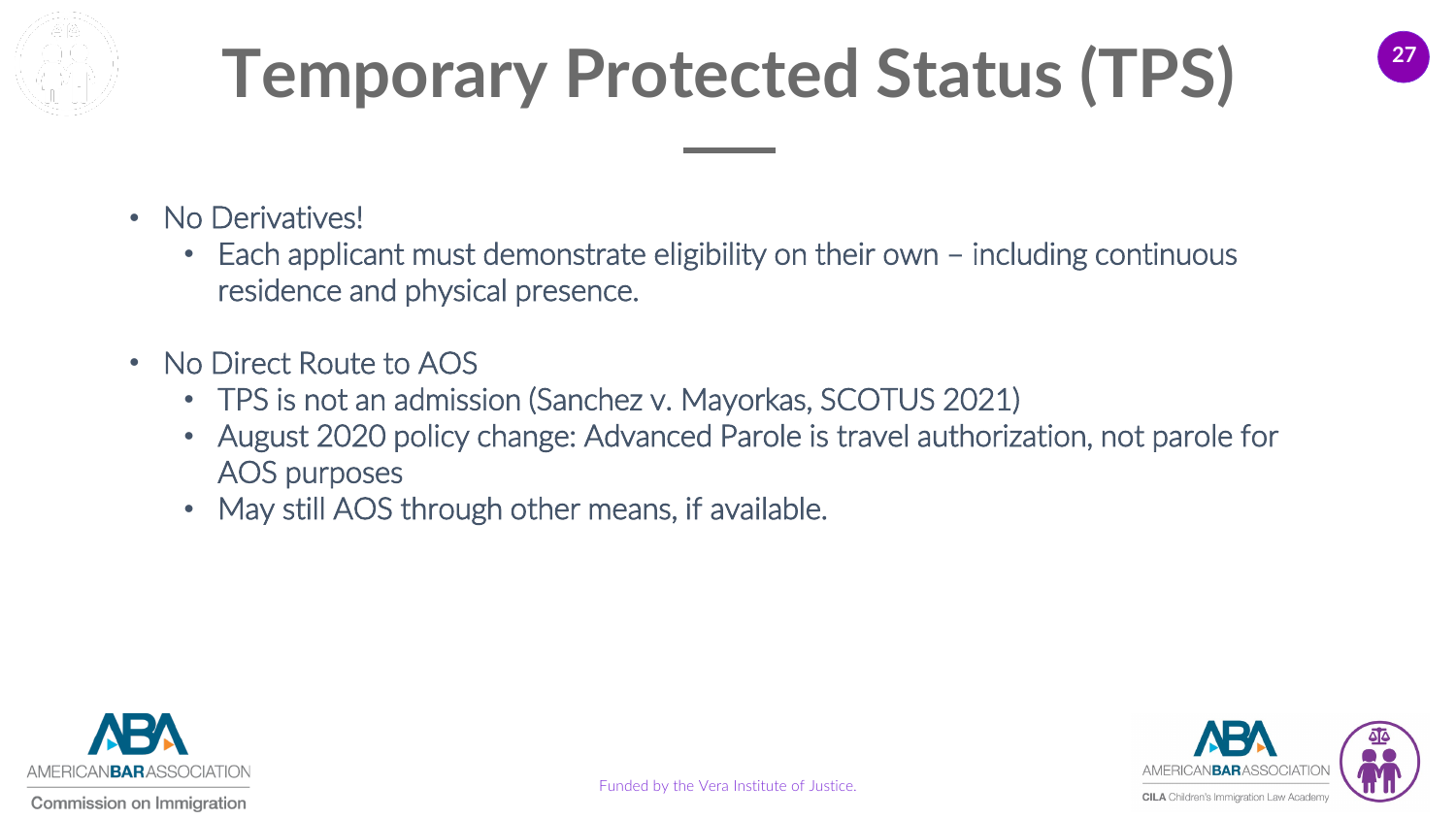# **Other** Humanitarian Forms of Relief



**Commission on Immigration** 



**28**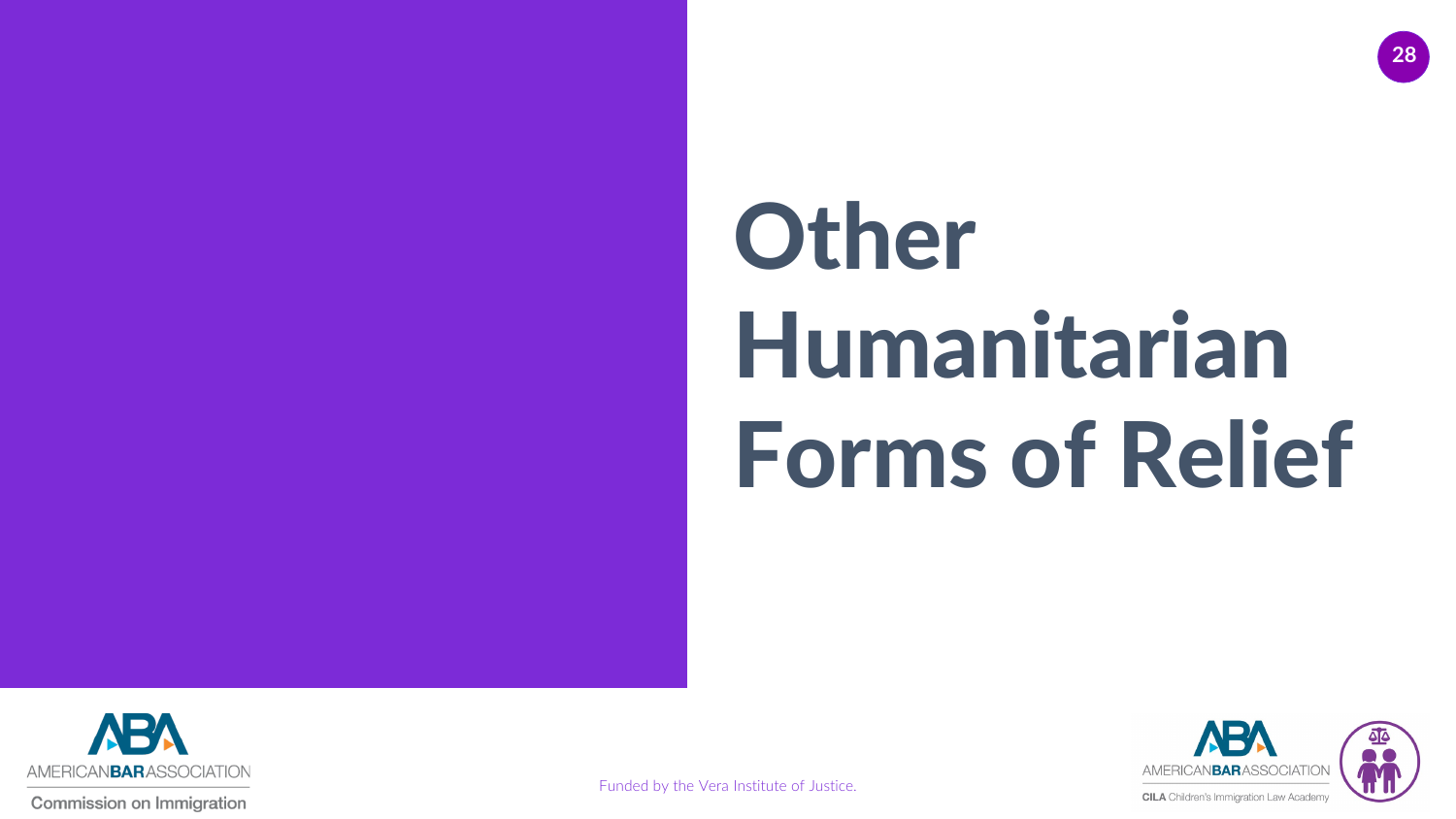

# **<sup>29</sup> T Non-Immigrant Status (T Visa)**



- Provides immigration protection to victims of human trafficking.
- In order to be eligible for a T visa a victim must:
	- Be a victim of a severe form of trafficking in persons.
	- Be physically present in the United States on account of the trafficking.
	- Comply with any reasonable requests for assistance in the investigation or prosecution (or be under the age of 18 or unable participate due to trauma).
	- Suffer extreme hardship involving unusual and severe harm upon removal from the United States.



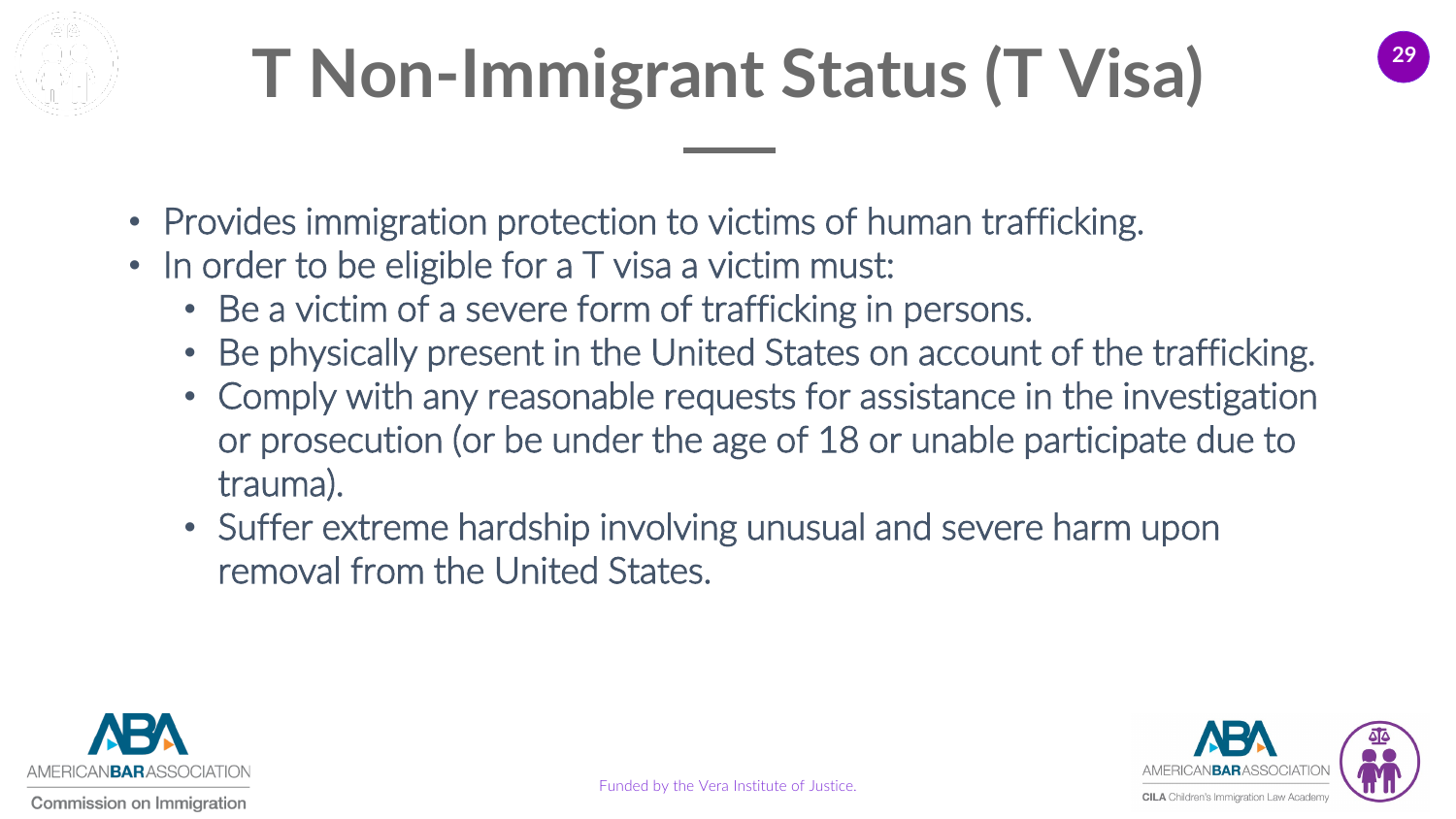

## **<sup>30</sup> T Non-Immigrant Status (T Visa)**

- Severe form of Trafficking in Persons:
	- Sex trafficking: a commercial sex act is induced by force, fraud, or coercion, or in which the person induced to perform such act has not attained 18 years of age; or
	- Labor trafficking: the recruitment, harboring, transportation, provision, or obtaining of a person for labor or services, through the use of force, fraud, or coercion for the purposes of subjection to involuntary servitude, peonage, debt bondage, or slavery.

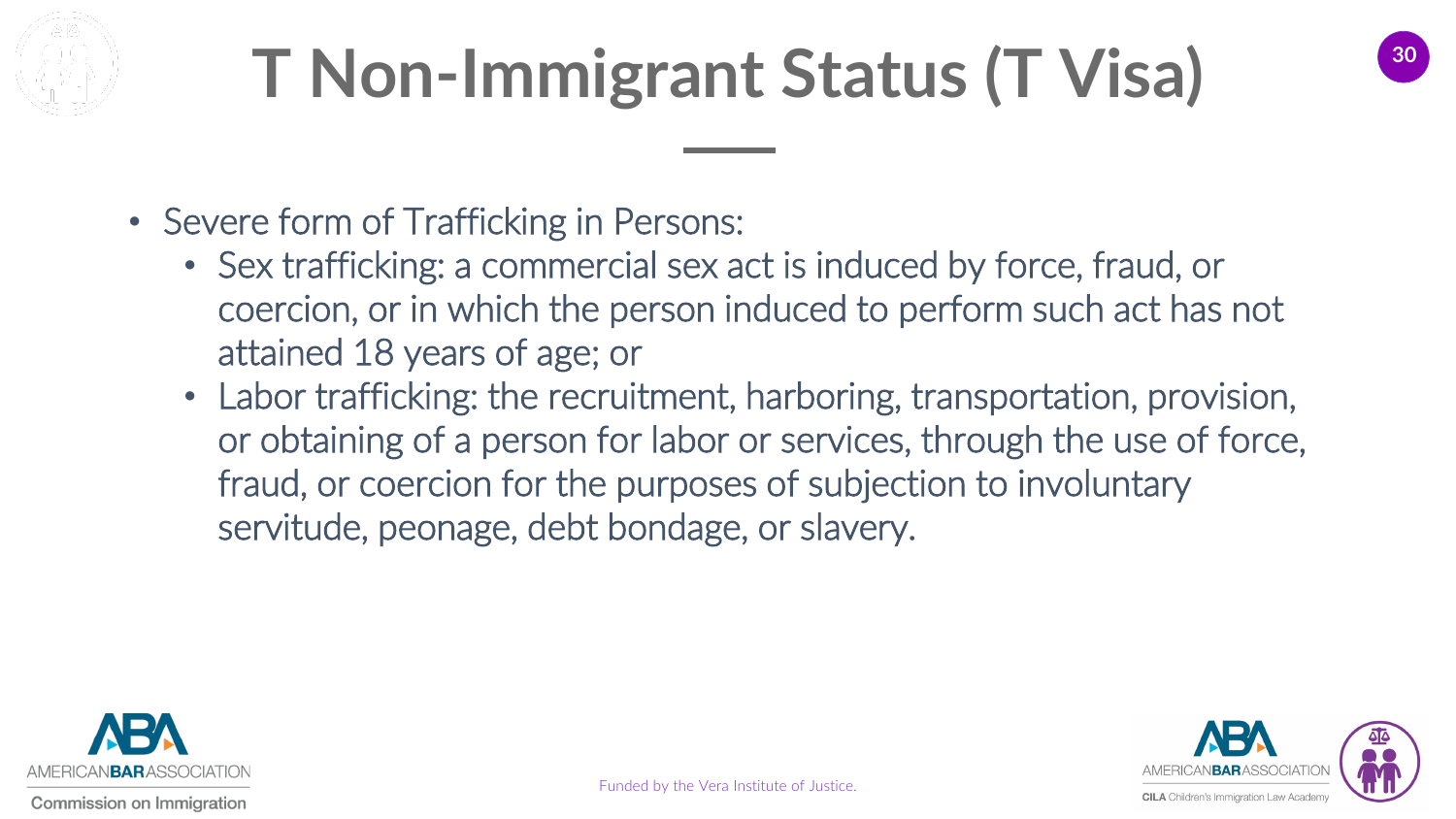

## **<sup>31</sup> U Non-Immigrant Status (U Visa)**

• Provides immigration protection to victims of certain types of crimes.





Includes any similar activity where the elements of the crime are substantially similar. Also includes attempt, conspiracy, or solicitation to commit any of the above and other related crimes.

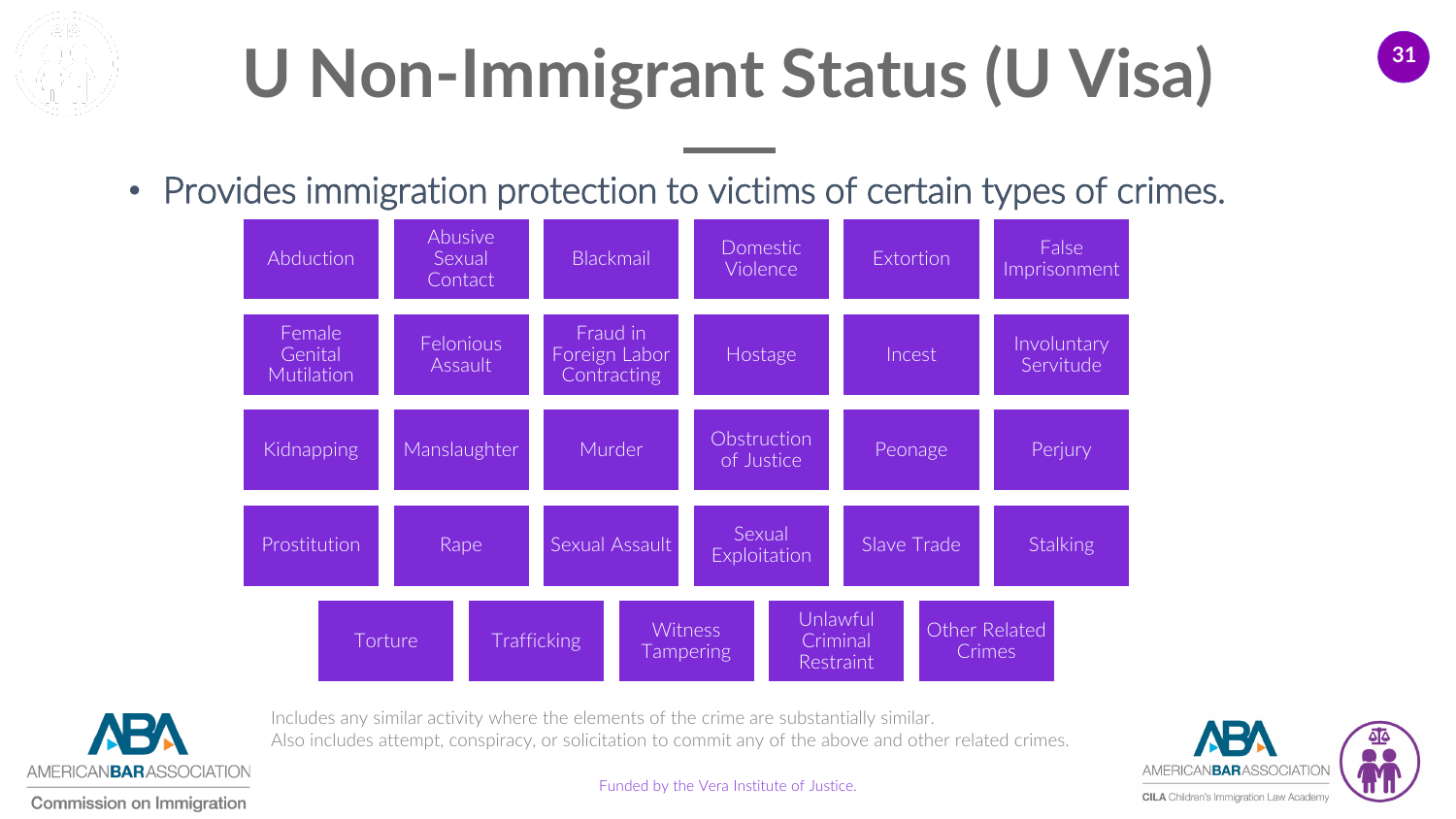

# **<sup>32</sup> U Non-Immigrant Status (U Visa)**



- In order to be eligible for a U visa a victim must:
	- Be a victim of qualifying criminal activity and suffered substantial physical or mental abuse as a result of the crime.
	- Possess information about the qualifying criminal activity.
	- Have been, is being, or is likely to be helpful to the investigation and/or prosecution of that qualifying criminal activity.
	- Be a victim of criminal activity that occurred in the U.S. or violated a U.S. law.

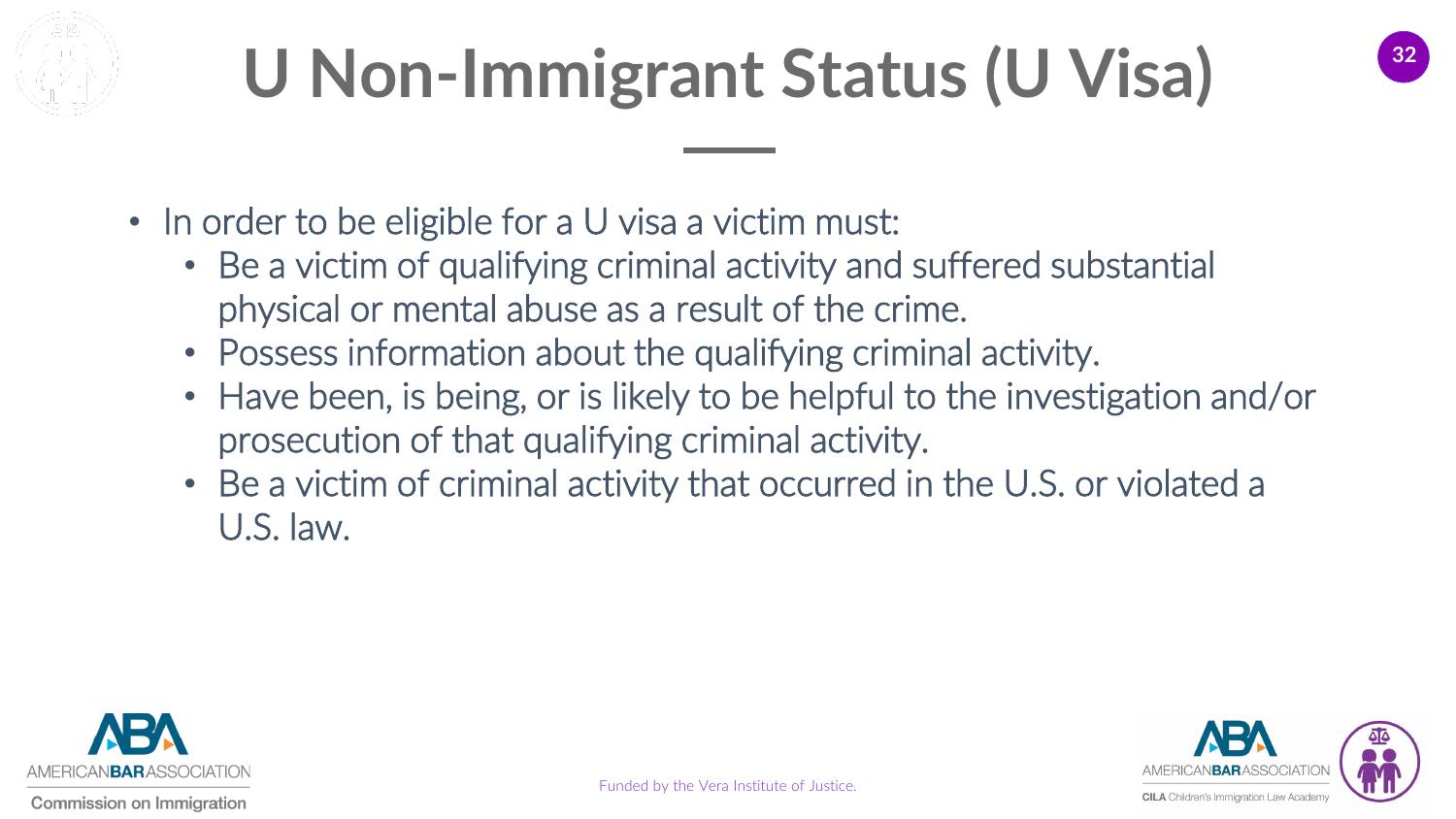

# **<sup>33</sup> U Non-Immigrant Status (U Visa)**

- Bona Fide Determination:
	- USCIS's attempt to address the massive U visa backlog and limitations of the 10,000 annual statutory cap.
	- Applies to all pending I-918 petitions and all I-918 petitions filed on or after June 14, 2021, when this new process was announced.
	- "Bona fide": the application was complete and properly filed and a criminal background check does not raise any national security, public safety, or other concerns.
	- The applicant will be granted protection from deportation—called deferred action—and will be eligible for work authorization (an EAD) for four years, which can be renewed as necessary.



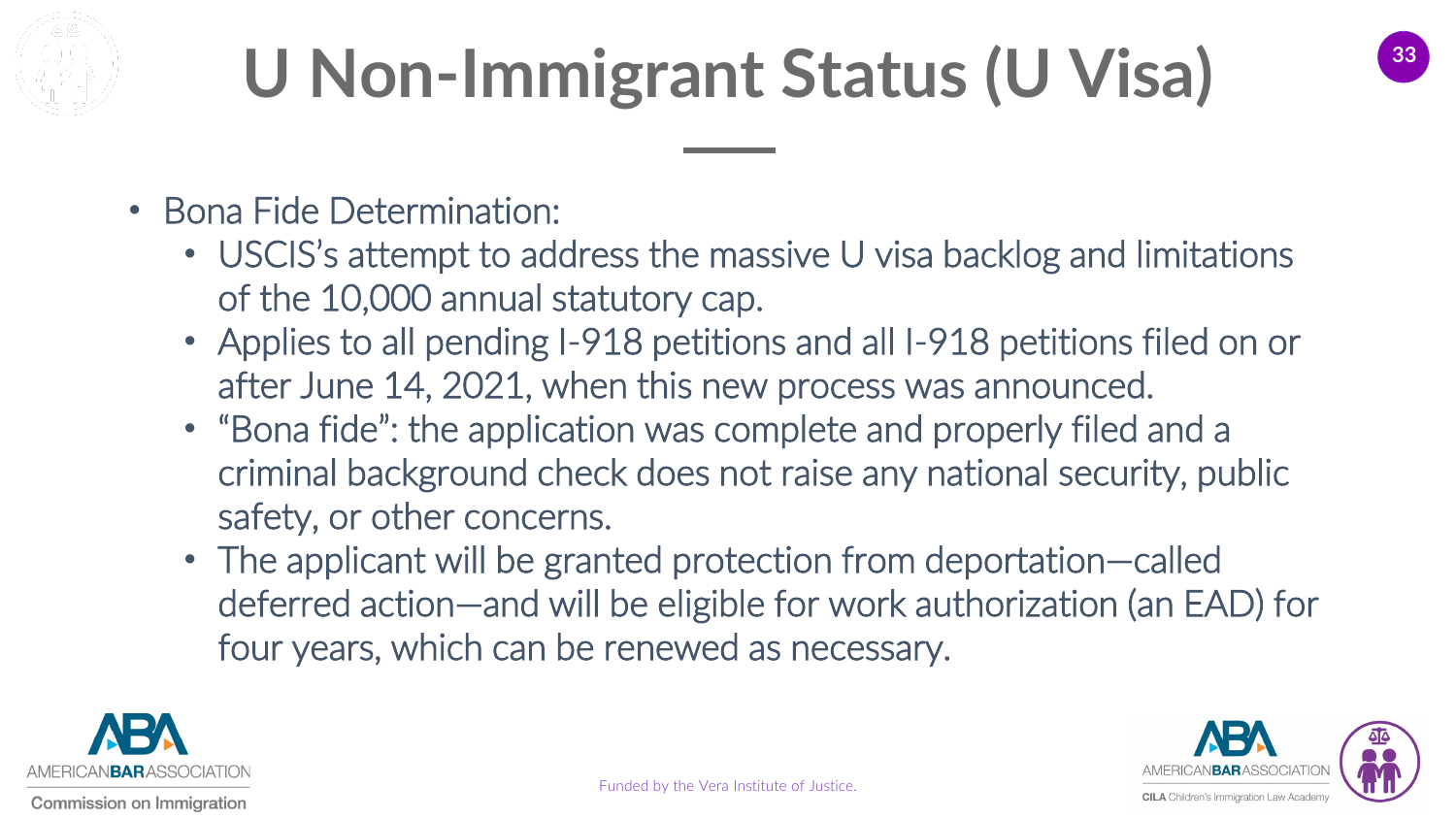# **<sup>34</sup> Violence Against Women Act (VAWA)**



- Provides immigration relief to victims of domestic violence.
- VAWA is a "self-petitioning" relief that removes control from the abuser and allows the victim to submit his or her own application that is filed without the abuser's knowledge or consent.
- Who may file?
	- Spouses The abused spouse of a USC/LPR (child may be included as a derivative beneficiary)
	- Children The abused child of a USC/LPR
		- Including: The spouse of a USC/LPR whose child has been abused may file a selfpetition based on the abuse of the child. In this case, the parent files based on abuse of the child, but both parent and child benefit.
	- Parents The abused parent of a USC (added in 2005)
- Applies equally to women and men.



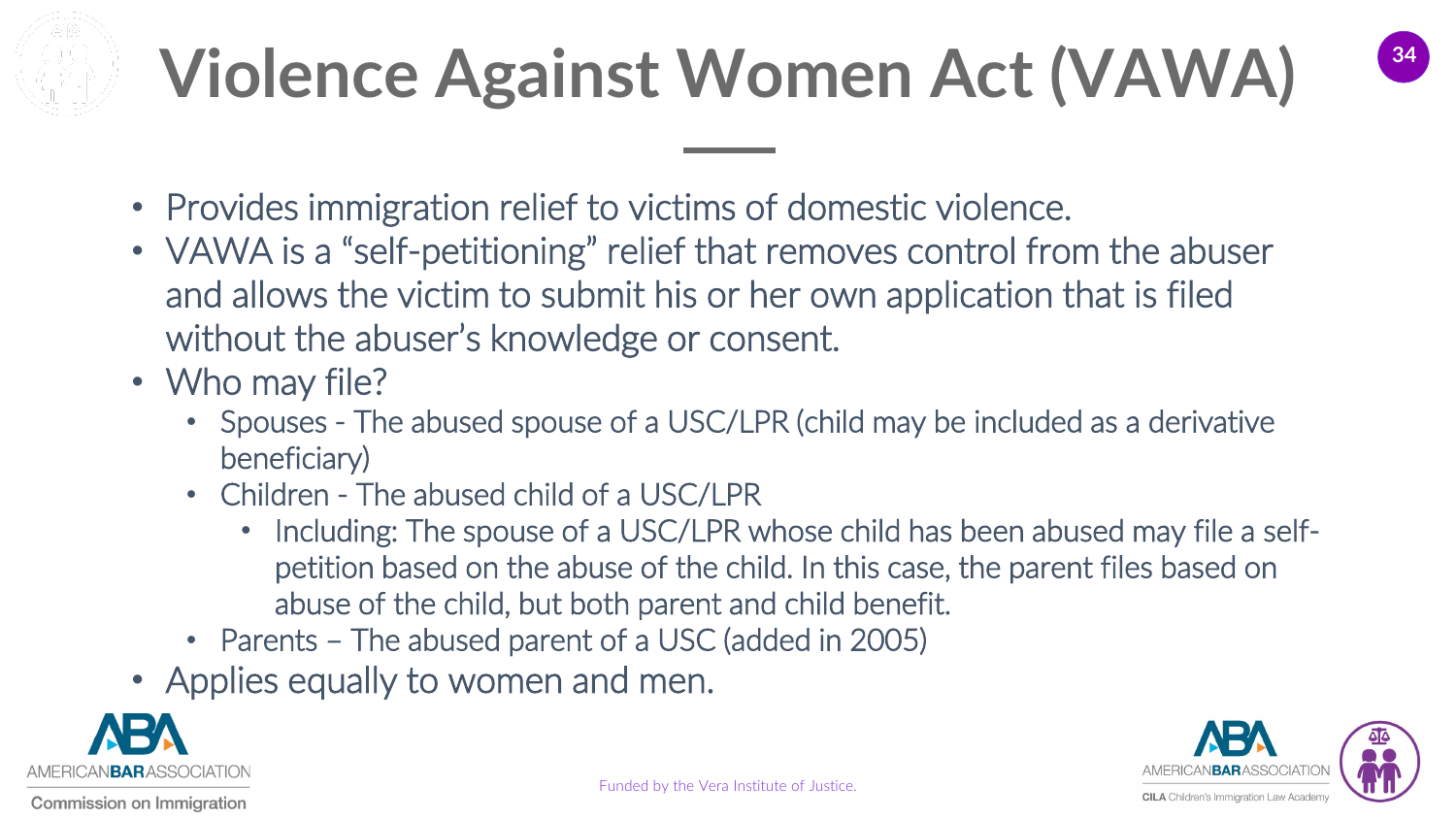

# **<sup>35</sup> Violence Against Women Act (VAWA)**



- Special Requirements for abused spouses:
	- Is or was married to USC or LPR
		- Marriage was in good faith
- Special Requirements for abused children:
	- Is child of USC or LPR
- Special Requirements for abused parents:
	- Is parent of USC
- Requirements for all victims:
	- Has or had a qualifying relationship to the abuser
	- Subjected to battery or extreme cruelty by the abuser
	- Resides or Resided with the abuser
	- Good moral character



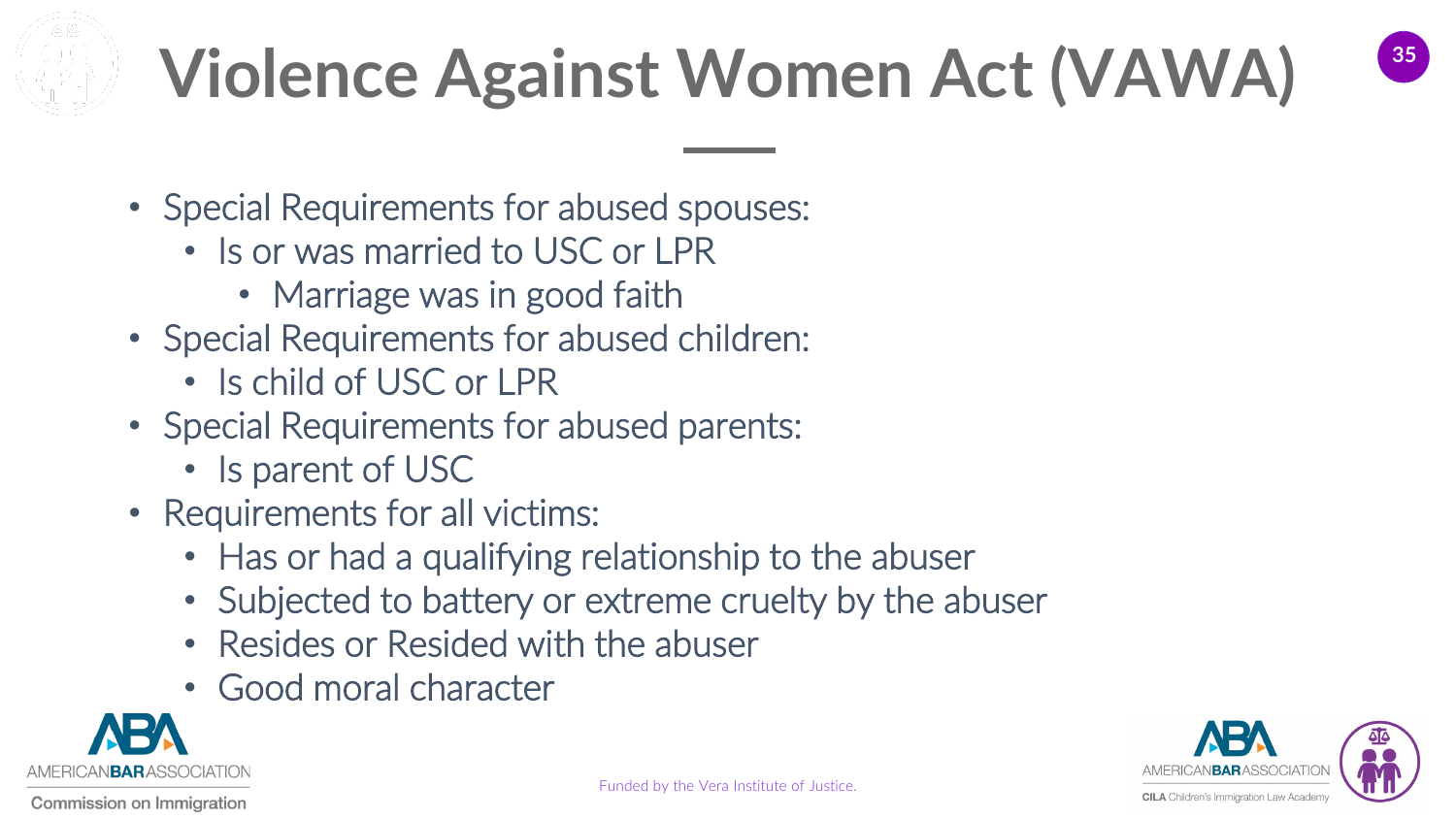

#### **<sup>36</sup> Benefits**

#### T Visa

- •Self -petitioning application —do not need a sponsor (law enforcement certification is optional - Form I-914 Supplement B) Form I - 914.
- •Can apply for family members Form I -914 Supplement A.
- •5,000 visas each fiscal year for victims and no limit for family members.
- •Eligible to work in the US.
- •4 year duration of status (extensions are available).
- •May adjust status to lawful permanent resident.
- •May be eligible for federal [re](https://www.americanbar.org/groups/public_interest/immigration/)fugee benefits.

#### U Visa

- •Self -petitioning application —do not need a sponsor (requires law enforcement certification – Form I-918 Supplement B) Form I -918.
- •Can apply for family members Form I -918 Supplement A.
- •10,000 visas each fiscal year for victims, no limit for family members.
- •Bona Fide Determination.
- •Eligible to work in the US.
- •4-year duration of status. (extensions available.)
- •Can Adjust status to lawful permanent resident.

#### VAWA

- •Self -petitioning form —do not need a sponsor.
- •Changes to the abuser's immigration status after filing a self -petition will not adversely affect victim's self -petition.
- •Can be placed in deferred action to prevent removal from the US.
- •Can work in the US.
- •Remarriage of the VAWA self -petitioner after approval of the self petition is not a ground for revocation of the approved self -petition.
- •Can adjust status to lawful permanent resident.





Funded by the Vera Institute of Justice.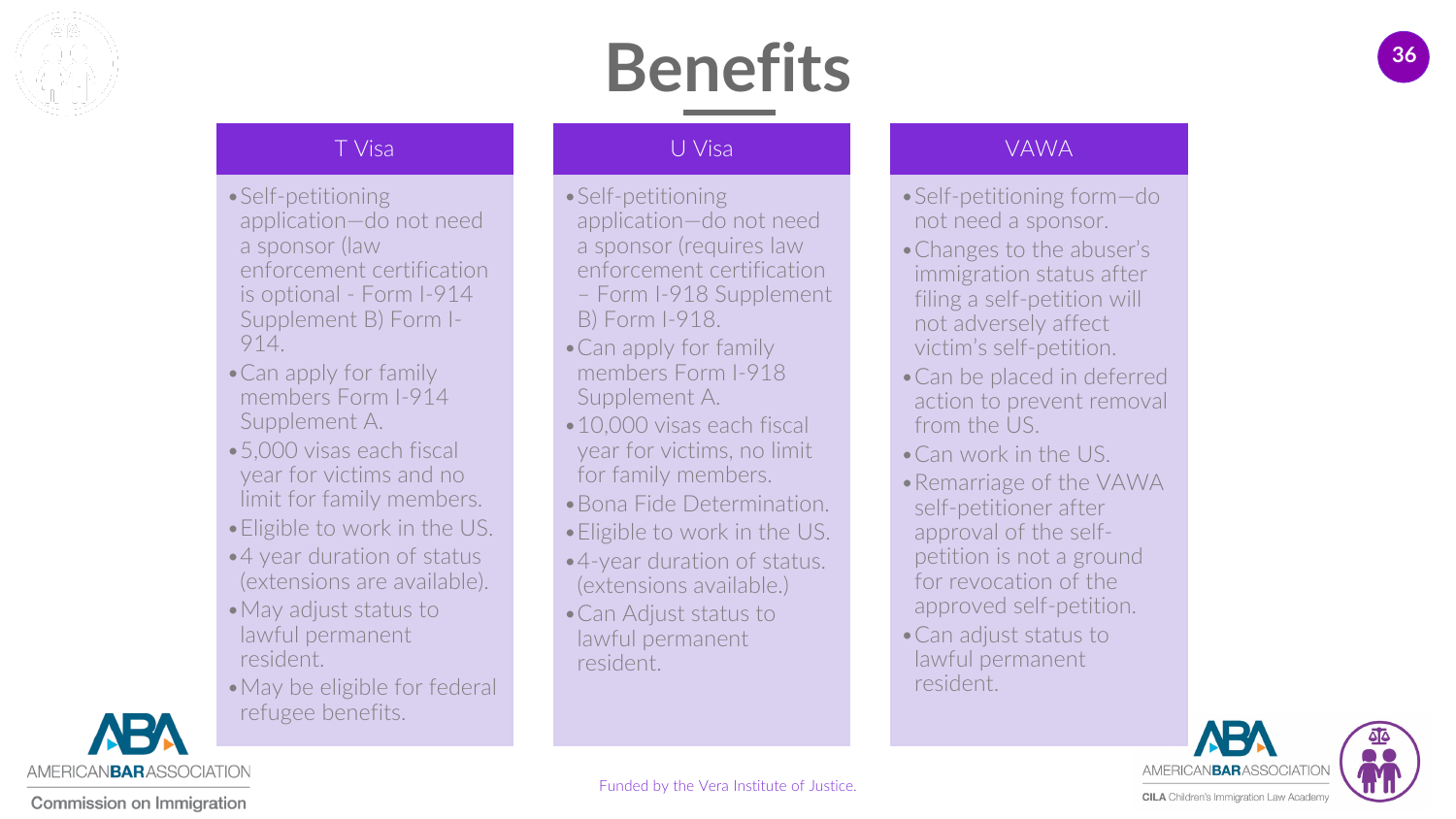### **<sup>37</sup> FOR MORE INFORMATION**

#### *Shakira M Rodriguez Oliveras*

Senior Staff Attorney ProBAR Children's Project [956-365-3775](tel:%28956%29%20365-3775) [Shakira.oliveras@abaprobar.org](mailto:Shakira.oliveras@abaprobar.org)

- Resources:
	- CGRS Children's Asylum Manual, 2021
	- Safe Passage Project, Asylum Manual, 2021
	- ILRC, OVERVIEW OF THE NEW U NONIMMIGRANT ("U VISA") BONA FIDE DETERMINATION
	- ILRC, U VISA/T VISA/VAWA

**Stacie A. Hammond** Senior Immigration Attorney Latino Memphis 901-467-0555 [Stacie@latinomemphis.org](mailto:Stacie@latinomemphis.org)

- Resources:
	- End the SIJS Backlog https://www.sijsbacklog.com/
	- USCIS: TPS
		- https://www.uscis.gov/humanitarian/temporaryprotected-status
	- USCIS: Adjustment of Status
		- https://www.uscis.gov/green-card/green-card-processesand-procedures/visa-availability-prioritydates/adjustment-of-status-filing-charts-from-the-visabulletin





**Commission on Immigration** 

AMERICANBARASSOCIATION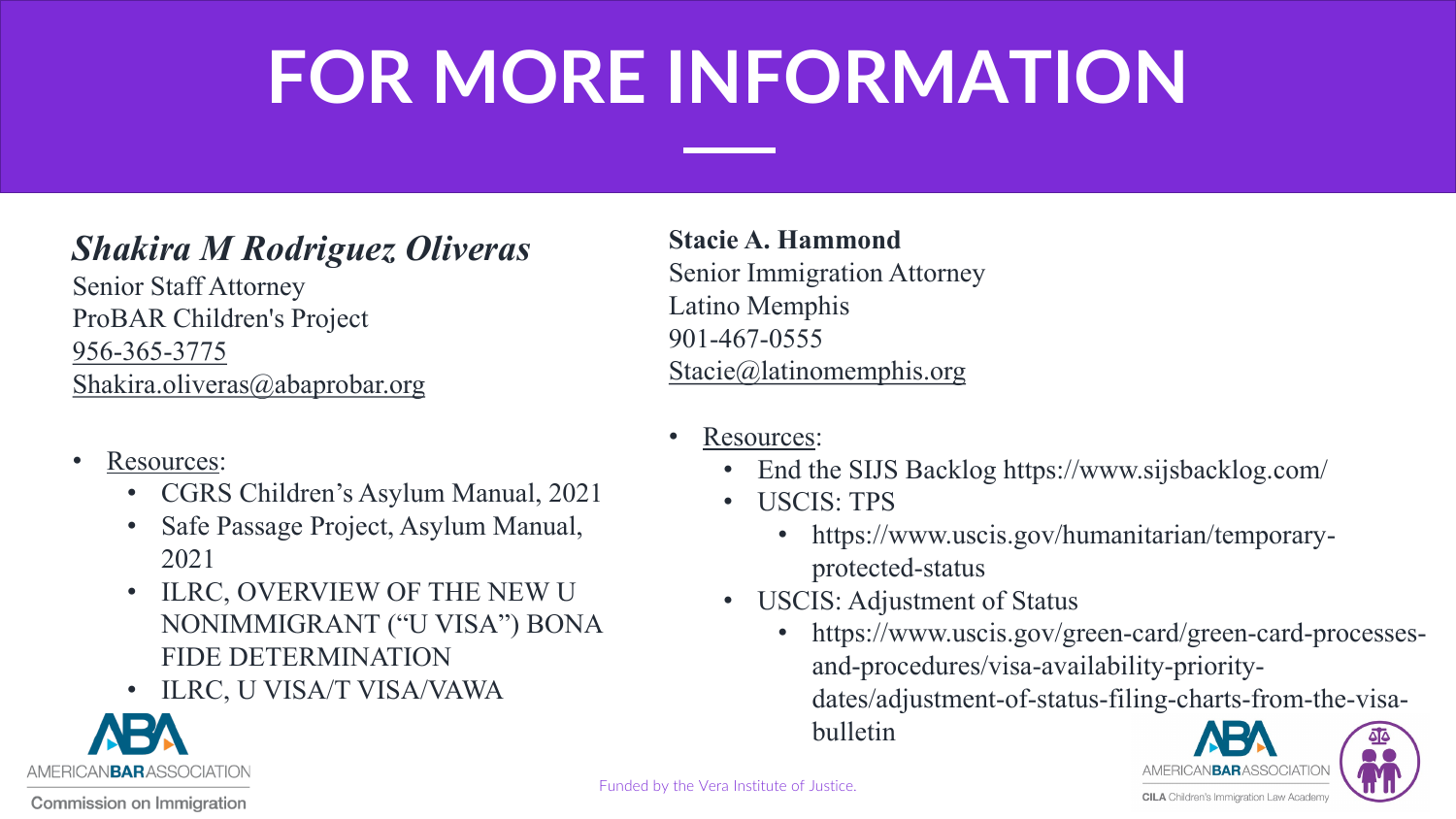

# QUESTIONS?

#### Please use the Q&A box rather than the chat function.



**Commission on Immigration** 



**38**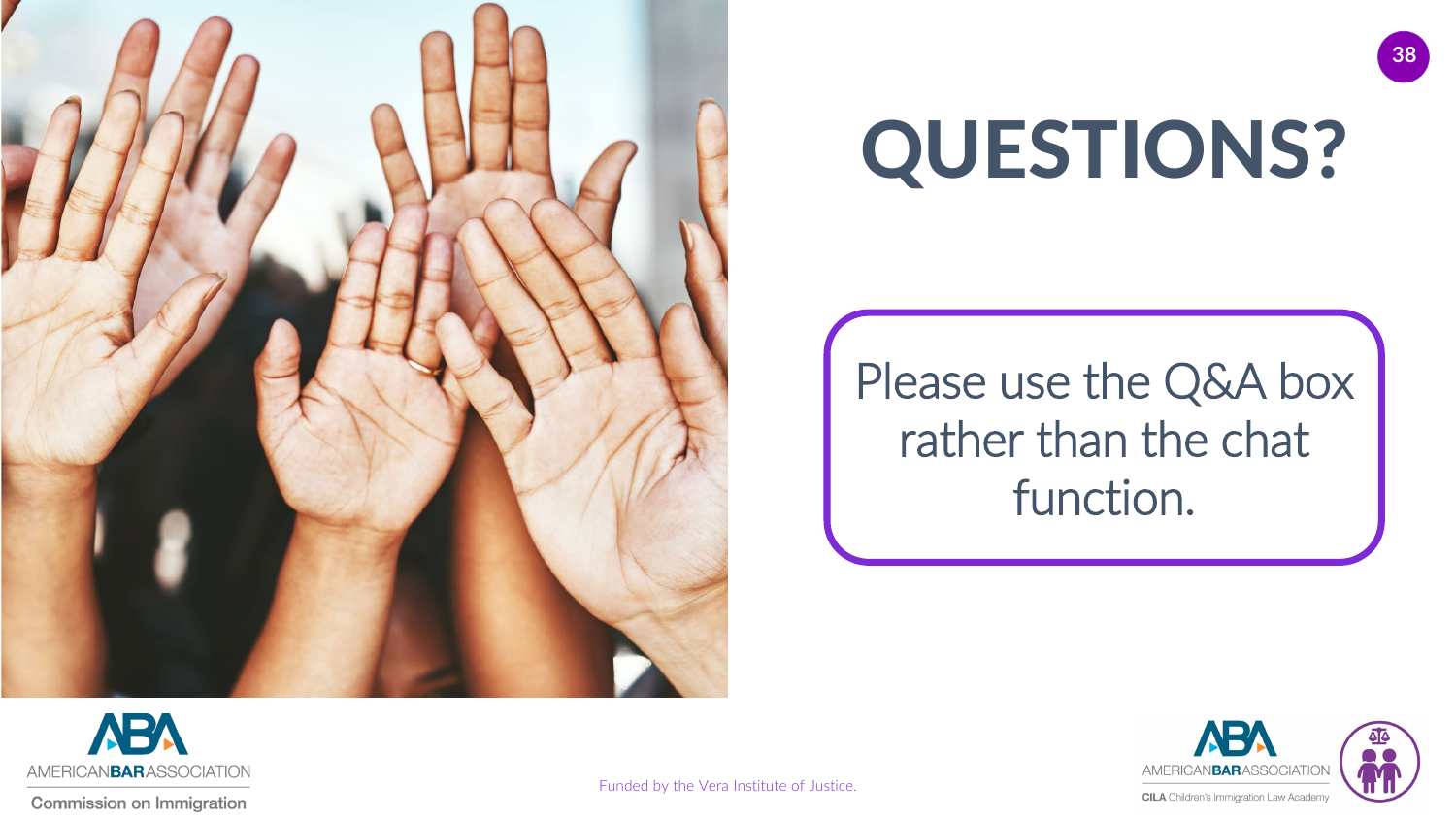### **<sup>39</sup> GET INVOLVED**









0  $\bullet\bullet\bullet\bullet$  $\bullet$ ∵…





Commission on Immigration